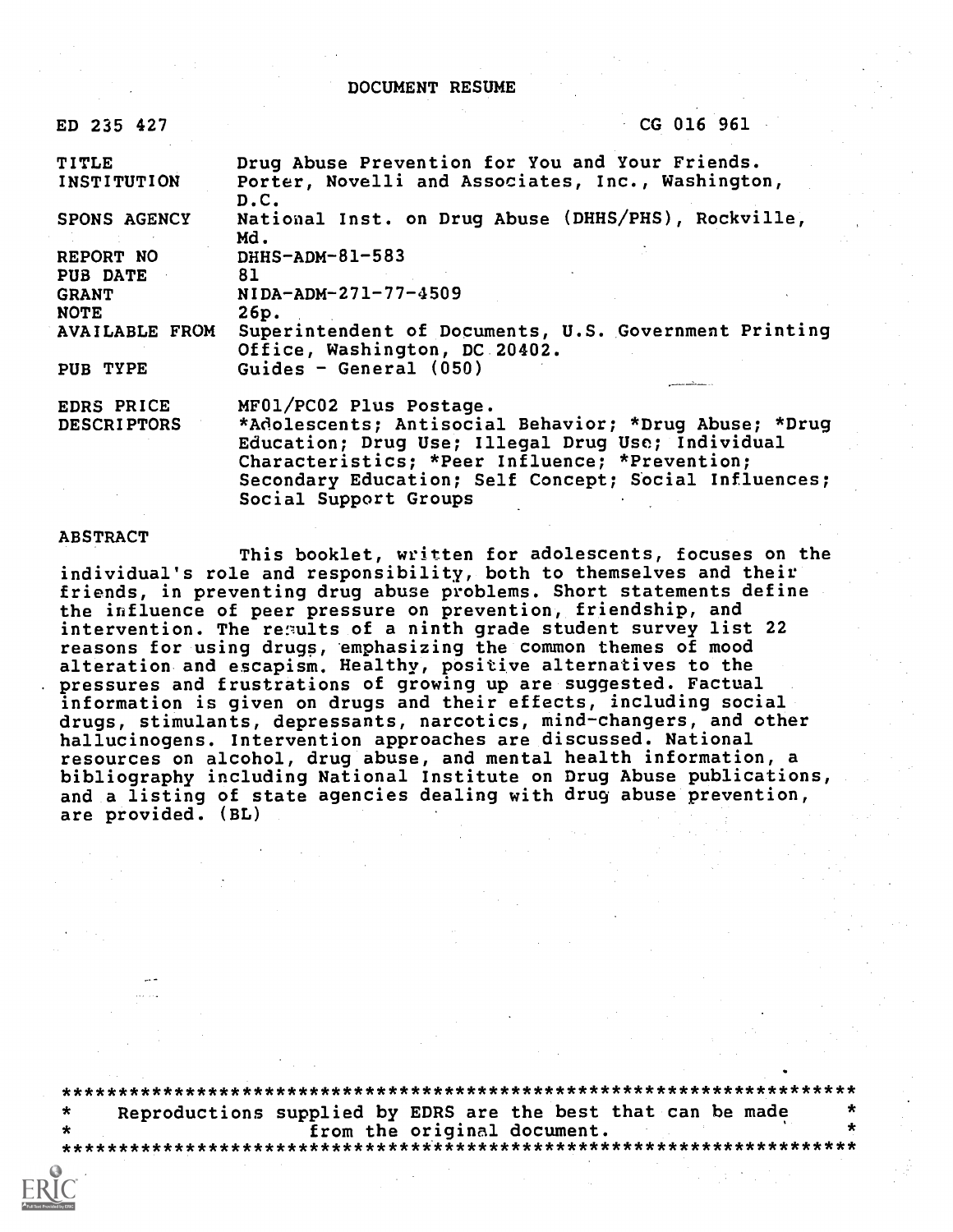# $\overline{\mathbf{C}}$  $\ddot{\mathbf{r}}$ ED235

# Drug<br>Abuse evention For You and Your Friends

U.S. DEPARTMENT OF EDUCATION NATIONAL INSTITUTE OF EDUCATION EDUCATIONAL RESOURCES INFORMATION CENTER (ERIC)

E; This document has been reproduced as received from the person or organization riginating it.

**X** Minor changes have been made to improve reproduction quality.

. Points of view or opinions stated in this document do not necessarily represent official ME . position or policy.

National Institute on Drug Abuse 5600 Fishers Lane Rockville, Maryland 20857 U.S. DEPARTMENT OF HEALTH AND HUMAN SERVICES Public Health Service Alcohol, Drug Abuse and Mental Health Administration

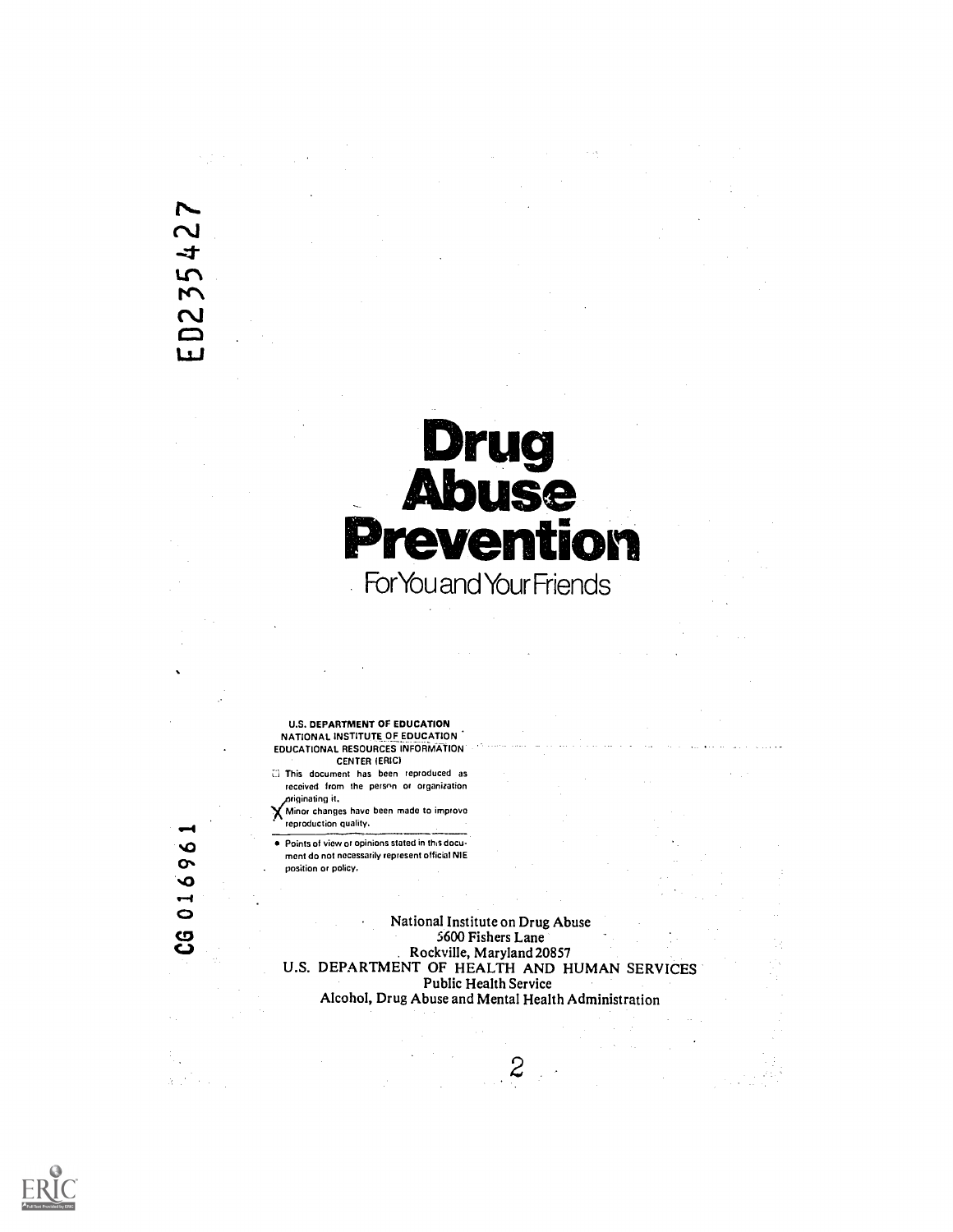# DRUG ABUSE PREVENTION FOR YOU AND YOUR FRIENDS

This booklet is about drugs and preventing drug problems. It was written for you and your friends because the best time to stop drug abuse is before it starts. If you can prevent yourself and others from abusing drugs during this special time in your life, chances are you'll never have a drug problem.

Whether we like it or not, many people use and abuse drugs. A lot has been written and said about drugs. You've probably read and heard your share of it. You also probably know people who use or abuse drugs. Maybe you do it yourself.

What you may not know is that ther, are some fairly simple things you can do to stop drugs from becoming a problem for you or for someone you care about. This pamphlet will give you the latest information on many common drugs and on how you and your friends can prevent drug abuse.

> William Pollin, M.D. Director National Institute on Drug Abuse

For sale by the Superintendent of Documents. U.S. Government Printing Office Washington, D.C. 20402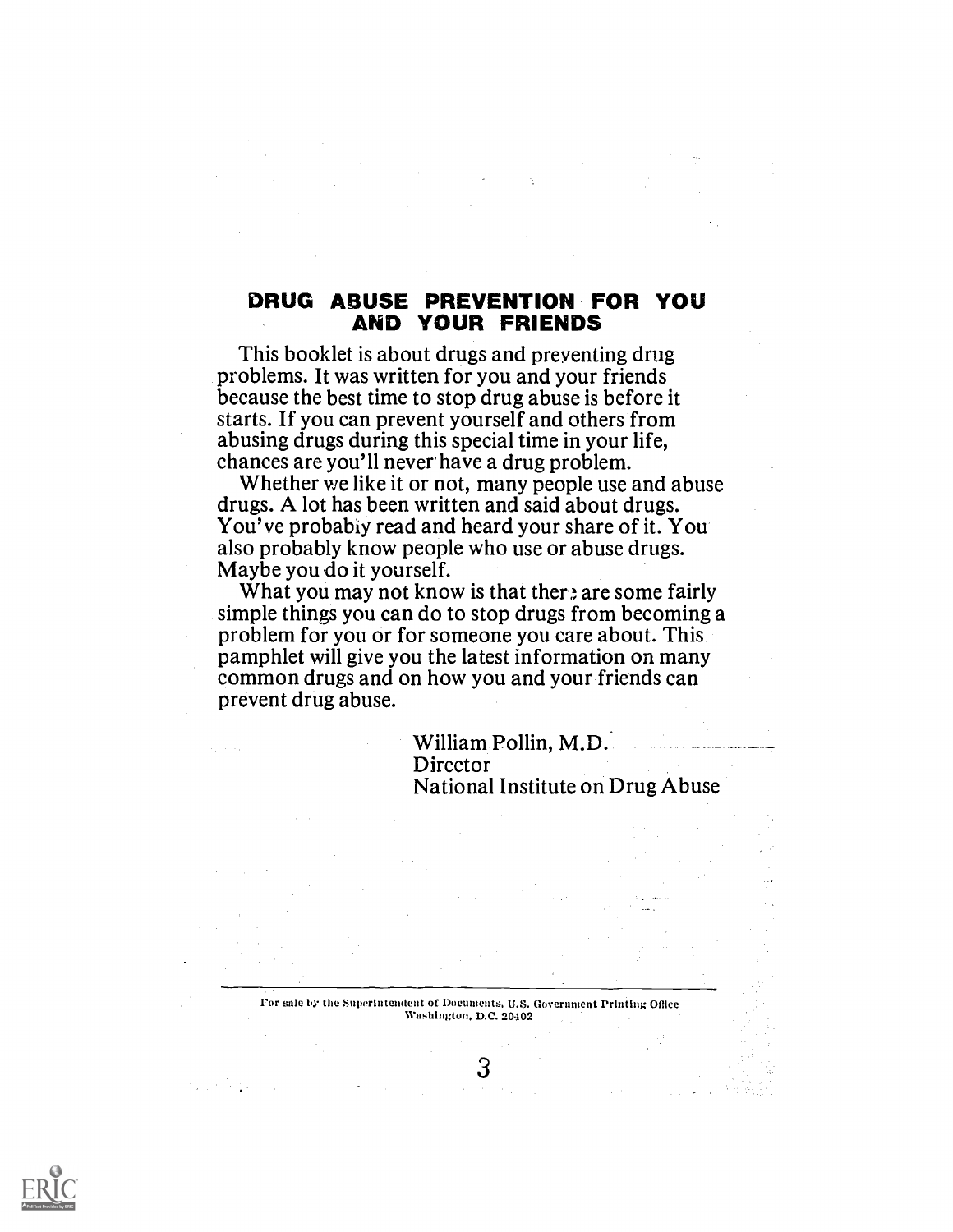This pamphlet was written under NIDA contract #ADM-271-77-4509 to Porter, Novelli and Associates, Inc., Washington, D.C.

 $\ddot{\phantom{a}}$ 

DHHS Publication No. (ADM) 81-583 Printed 1977 Revised 1980

The Department of Health, Education, and Welfare became the Department of Health and Human Services on May 4,1980.

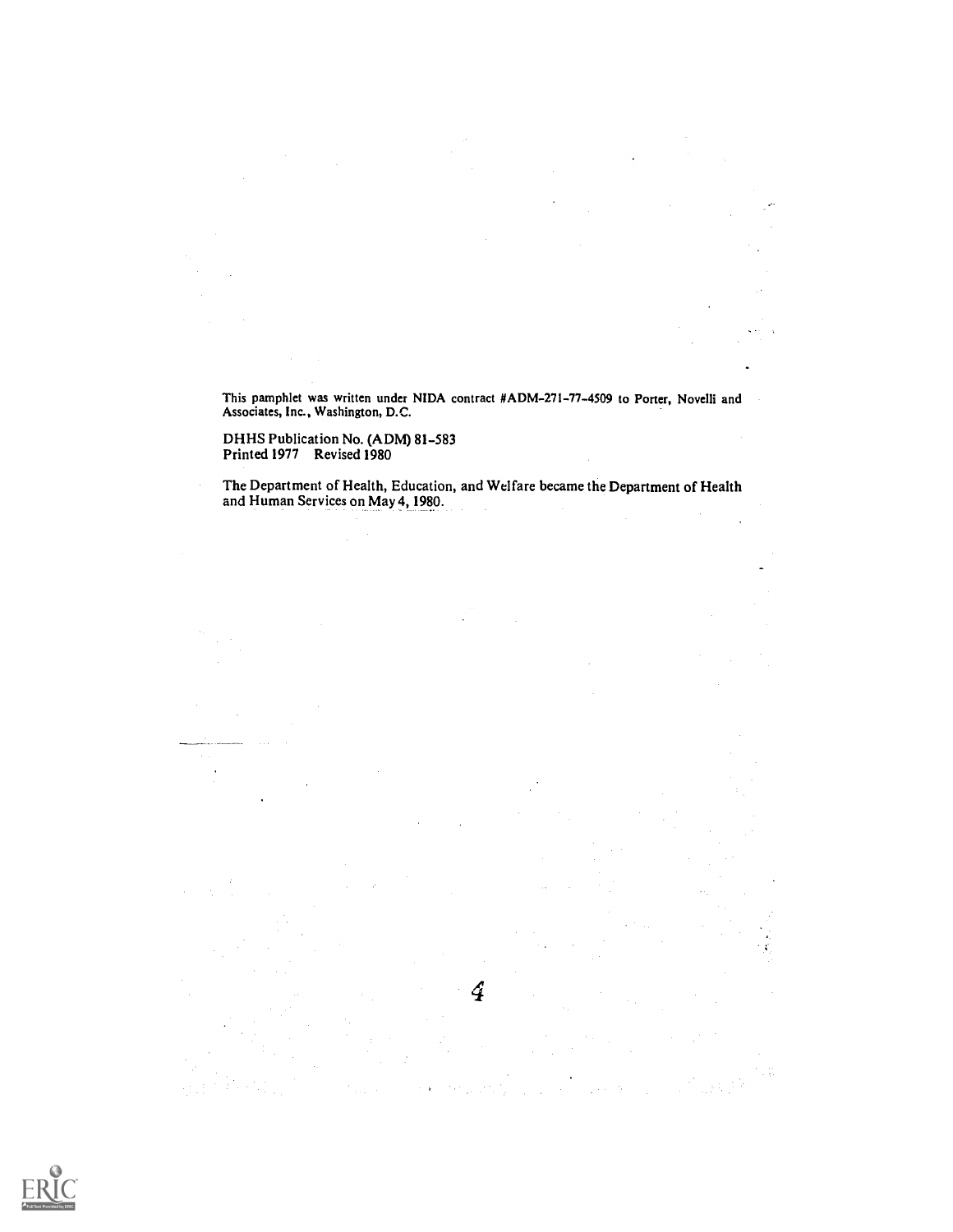#### **Prevention**

Prevention is a familiar idea-stopping a problem before it starts. It's been used a lot in the health field preventive medicine, preventive dentistry. And we've all heard of defensive driving and fire safety, which are also forms of prevention. Prevention is popular because it works. The old saying that an ounce of prevention is worth a pound of cure is still true, especially for drug problems.



It's importqnt to remember that prevention is something you can do for yourself and for your friends. Preventing yourself from abusing drugs means growing up to be a strong, thinking person able to make decisions on your own, deciding yourself what is best for your life. For your friends, prevention may mean being there when they need help, advice, or just someone to listen. For both you and your friends, prevention means knowing what drags can do to you and caring enough not to let it happen.

One of the best things about prevention is that you may already have begun to do it. When you are active, involved with life, and mostly satisfied with what you are, you're helping to prevent yourself from abusing drugs. And when you offer friends your understanding and support, you're helping to prevent them from having problems with drugs.

The state of the second state  $5$  and  $5$ 

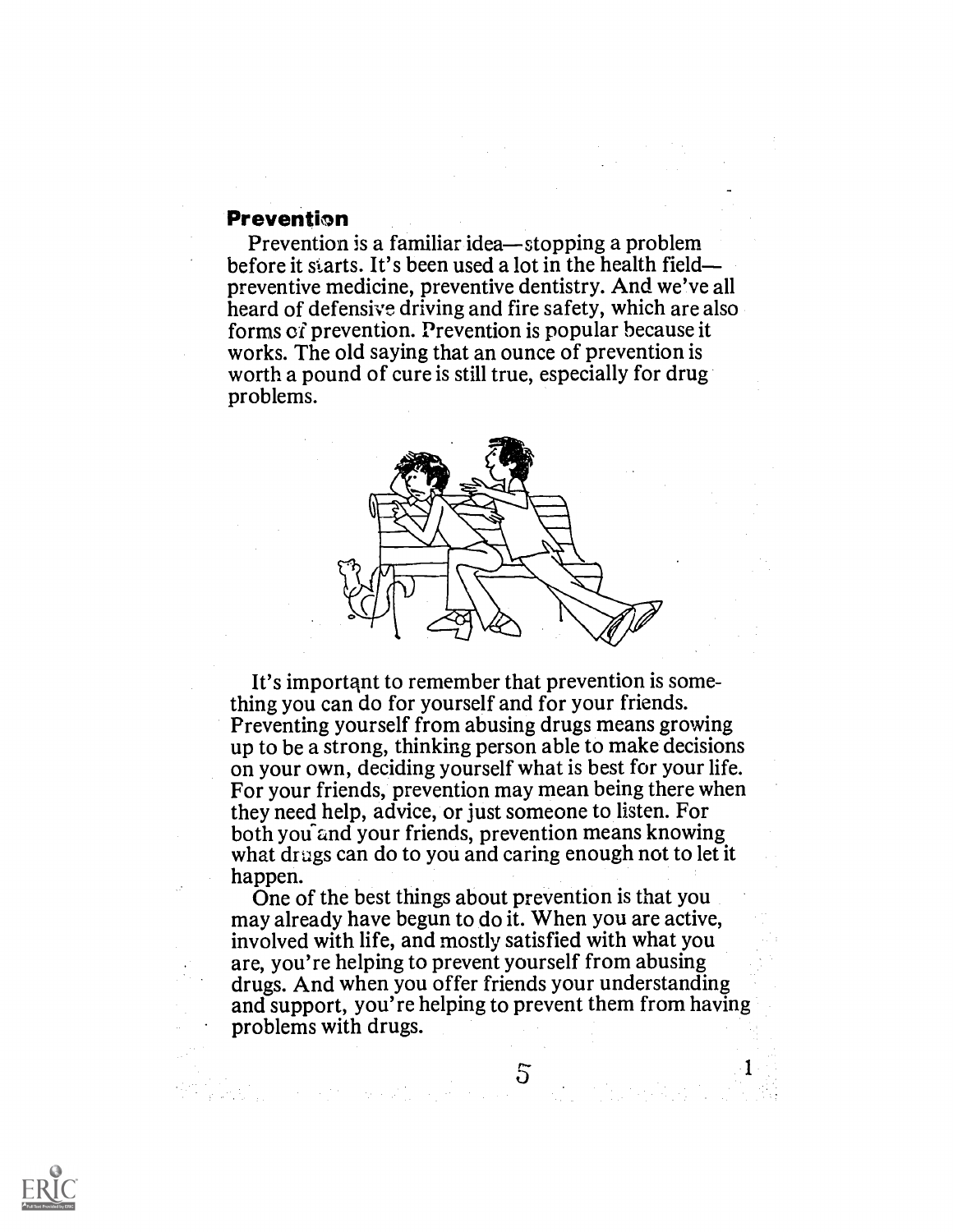# Friends

When you're very young, most of your ideas of what to do come from your parents. As you grow older, the ideas of your friends begin to take on more and more importance. They become the ones you ask for advice and help. This is a natural part of growing up. And it works both ways: you are probably the biggest influence on your friends' lives.

There are a lot of things you talk about with your friends that you might not talk about with your parents. These are often subjects you're curious about: things like sex or alcohol and other drugs. You talk with your friends, asking questions and sharing information. You may even experiment with drugs. Some problems can come up. Part of the problem is that many young people don't like to meddle in each other's lives when it comes to drugs. But consider this story:

A teacher posed a problem to the class. "Let's say we're all on a field trip to Sugar Loaf Mountain  $\ldots$ . "Awrright!"

"We all climb to the top of the mountain and we ask Marlene to take our picture with her new camera."<br>"I get the front-I'm short."

"On brains, Calvin."

"Shut up, Freddy."

"We all pose and Marlene backs up to take the picture. And suppose we realize that Marlene has backed up so much, she's about to go over the edge. What would you do?"

"I'd shout so she'd know she was almost falling."

"Hey, man, you couldn't do that! She might get scared and tip backwards."<br>"I'd go grab her."

"Yeah, but I might think you were kidding and just" laugh and lose my balance." "I didn't think of that."

"I'd just talk soft and say, 'Hey, Marlene, come here for a second. I want to talk to you.'"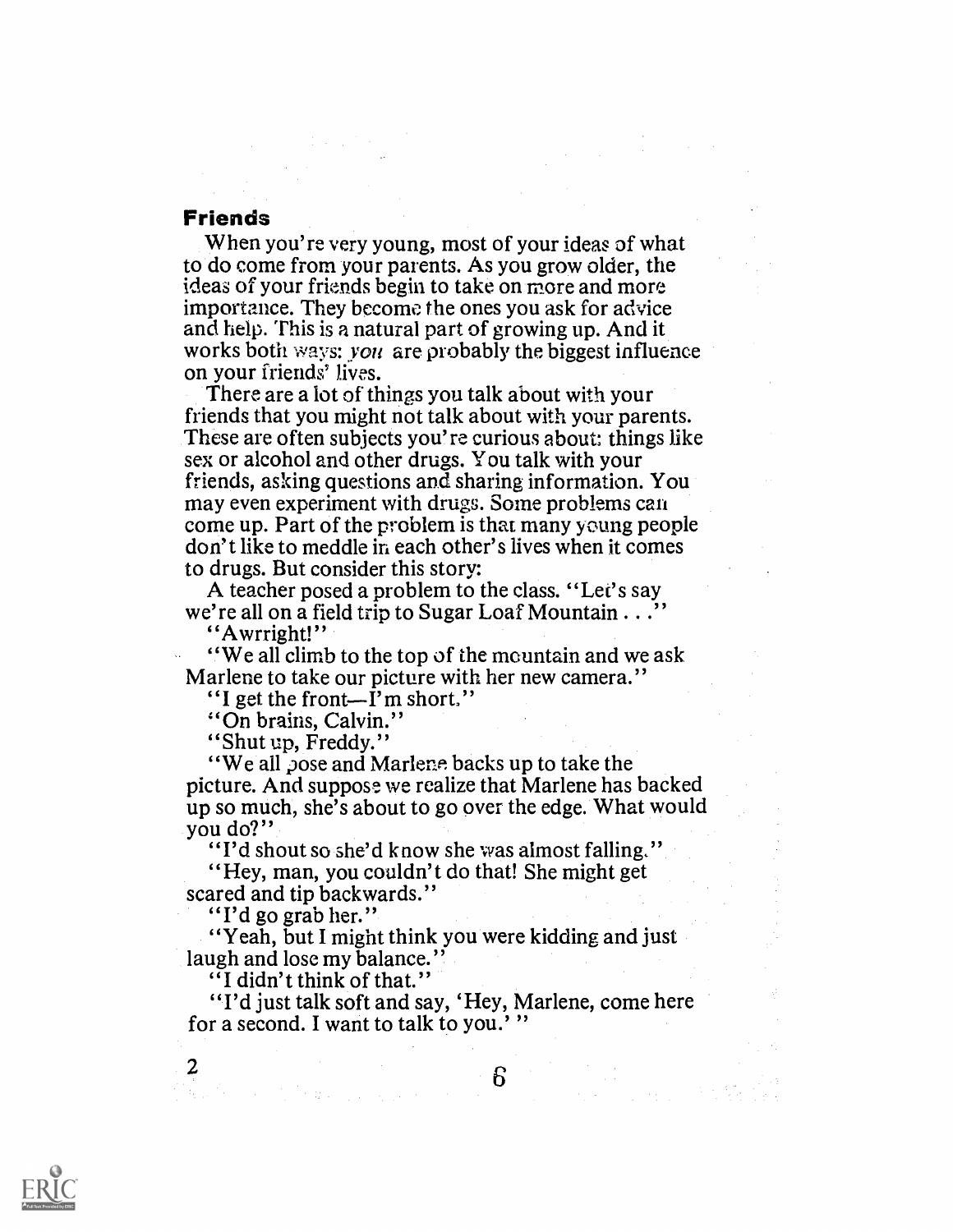"That sounds all right."

"Don't worry, Marlene, we'd take care of you."

"Fine. Here's another problem. Let's say we found out Tony was getting involved with drugs . . ."

Silence.

Suppose Tony were your friend. What would you do? Maybe nothing at all. "It's his business. This is a free country, isn't it?" That's one point of view. But if you really are a friend, it is your business. You've heard of "peer pressure." You're it.

You are your friend's peers. They are yours. At this time in your life, what you and your friends think or do together may be more important to you than what any number of adults think or do. You have much to do with how your friends feel, act, dress, and behave. That's peer pressure. Once you understand what a powerful force it is, you have a good chance to stop drug problems. To help each other through difficult times and to listen to each other. To care. The story about "Tony" was made up, but you and your friends are real. And problems like drug and alcohol abuse are real, too.



You probably know what you'd do if your friend were falling off a mountain. What would you do if he or she were getting involved with drugs? There are many things that might help. We'd like to suggest some of them, It's important that you know what to do. How to help. It is your business. After all, what are friends for?

7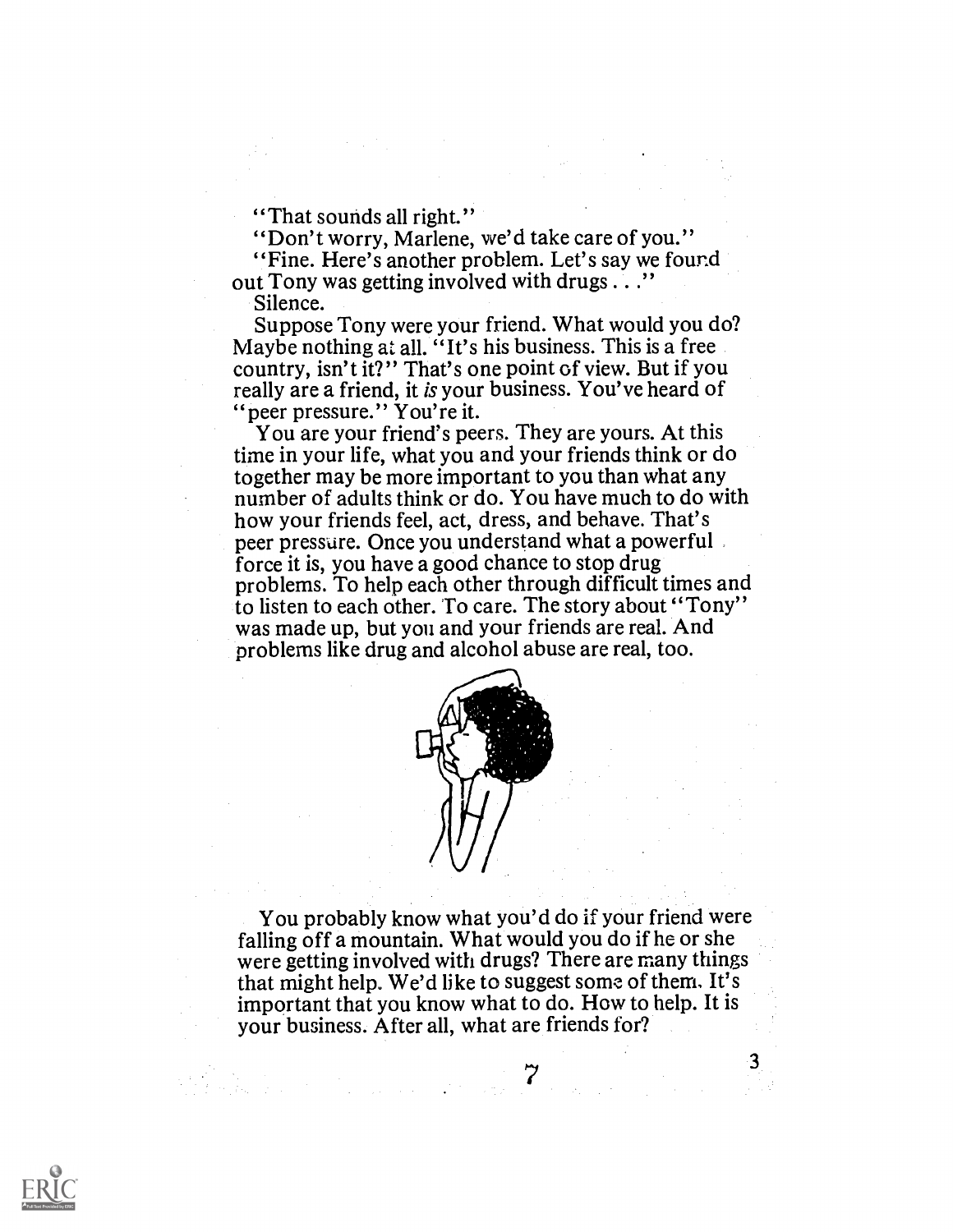# Why People Use Drugs

The first step in preventing drug abuse is knowing why people get involved with drugs. The reasons people abuse drugs are as different as people are from one another. A group of ninth grade ftudents made up this list of why they thought people used drugs:

1. Medication

2. To get high (a buzz)

3. To be cool

4. To get rid of pain

- 5. To experiment
- 6. Peer pressure
- 7. Family problems
- 8. To calm nerves
- 9. To get down
- 10. To escape
- 11. Because of friends
- 12. Because they like it
- 13. Because they're addicted
- 14. To work better
- 15. To be alert

æ,

- 16. Because they're bored
- 17. To hurt themselves
	- 18. To hurt someone else
	- 19. To get in a good mood 20. For a dare
	-
	- 21. Fear of stopping
	- 22. To commit suicide

As different as all these reasons seem, there is one common thread. People usually take drugs to change the way they feel: to feel better; to feel happy; to feel nothing; to forget; to remember; to be accepted; to be sociable. To be something different from what they are. Drugs sometimes seem like the best way to change a mood, to stop pain, to appear daring, or even attractive.

People often feel better about themselves when they're high on drugs, but the effects don't last long. Drugs never solve problems; they just postpone them. No

ひょうぶつ しょばい こうがんていそう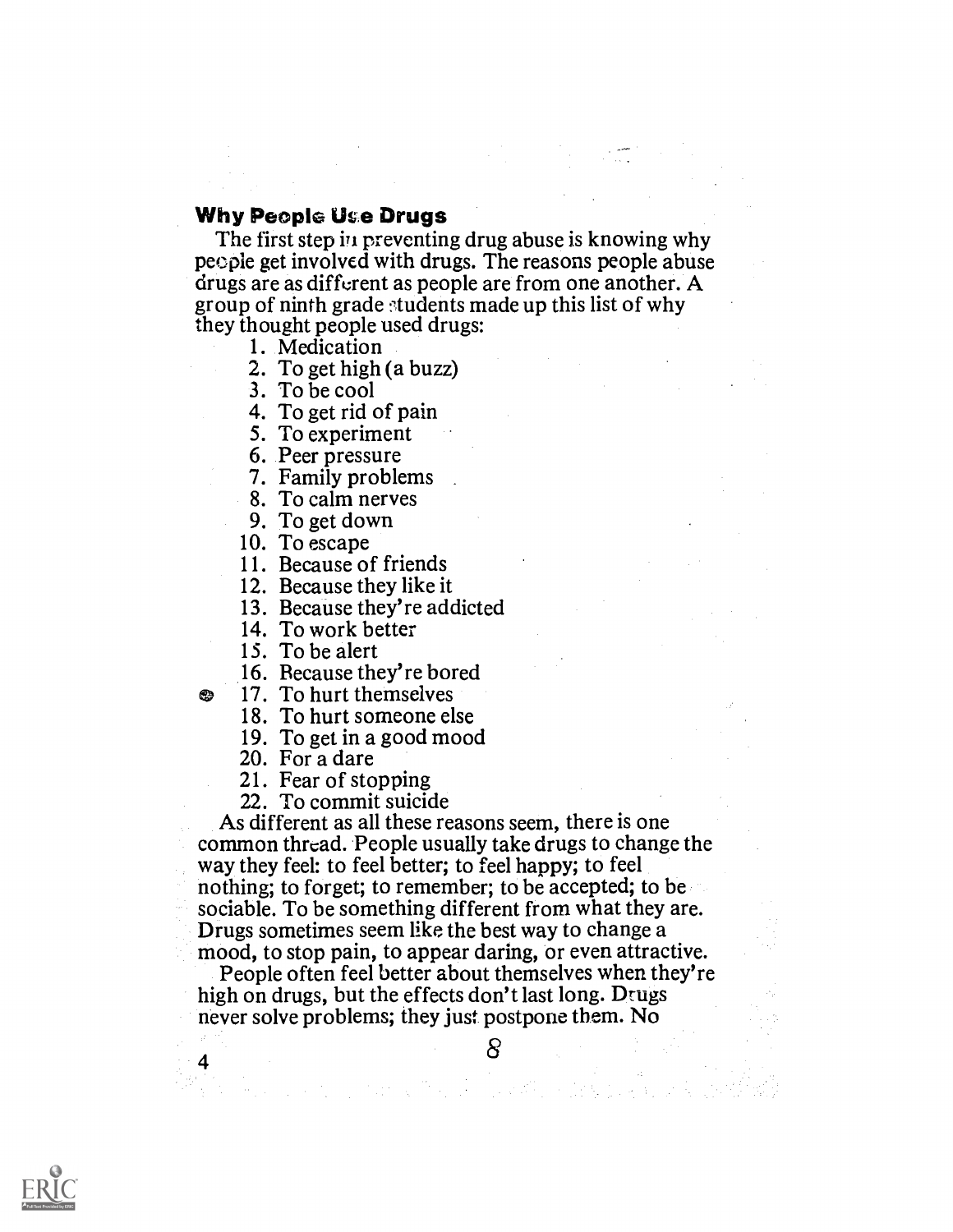matter how far they take you, it's always a round trip. After a while, people who misuse or abuse drugs may feel worse about themselves and can get trapped in a spiral of more drug use.



# Preventing Drug Abuse

We've talked about peer pressure and its influence in many decisions you make, including whether or not to use drugs. We also listed some reasons why people use drugs: mainly to change how they feel. When you put these two thoughts together, you can begin to see what prevention is all about. When some of your friends feel bad about themselves or their lives, you can help them over the rough spots. Or when a group of your friends seems to be putting pressure on someone to become involved with drugs, you can help that person make a decision for himself or herself. If you have a boyfriend or girlfriend, you're the person s/he cares about most and wants to make happy. You can help him or her to avoid using or abusing drugs.

The most important part you can play in drug abuse prevention is to be there. You can let your friend know that you care—you can listen and try to solve the problem behind your friend's need to use or abuse drugs. Two people together can often solve a problem that seems too big for one person alone.

Preventing drug abuse may be as simple as having something better to do than take drugs. Most commu-



9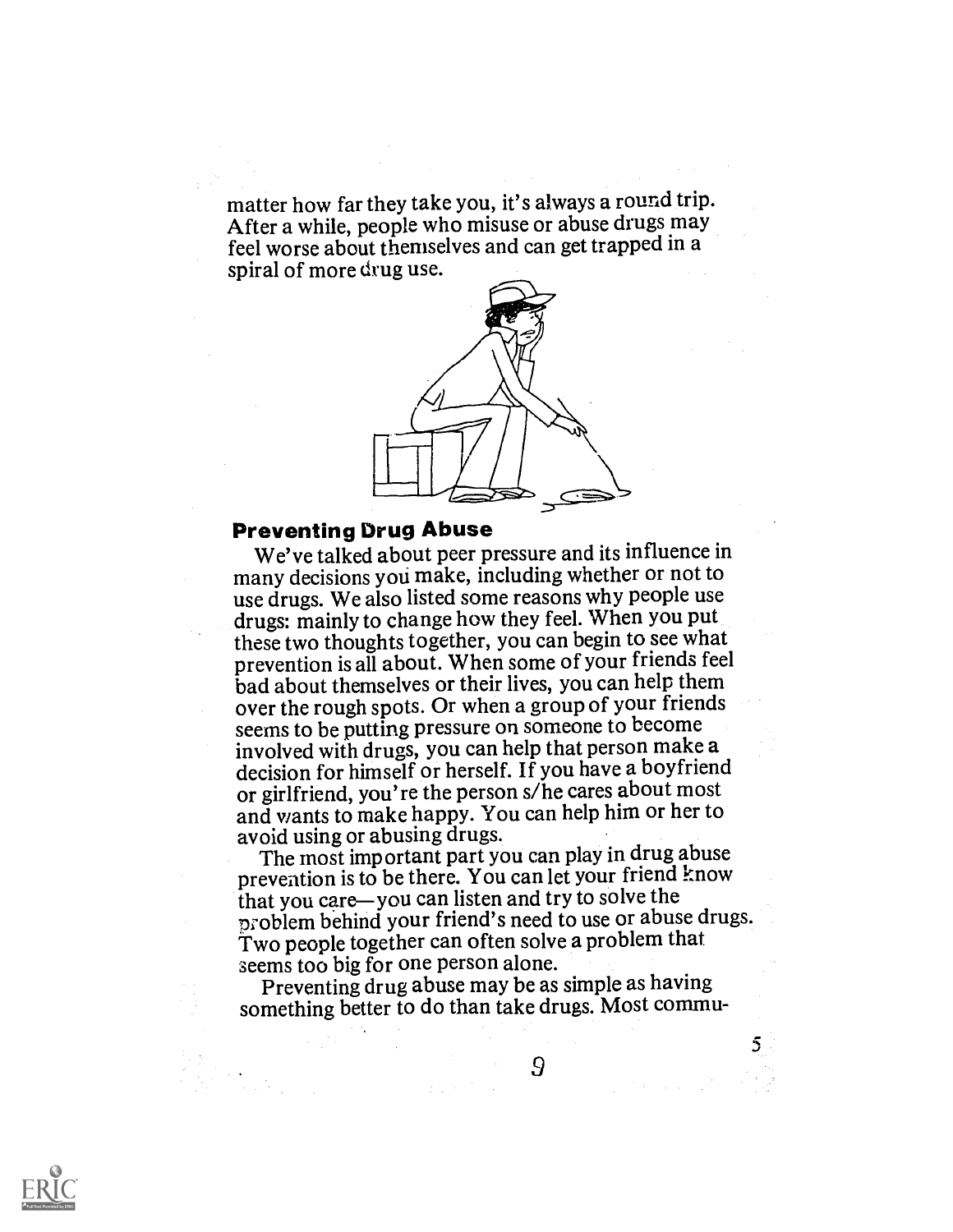nities have youth activity centers, organized sports, and other alternatives to drugs. If there aren't things like this where you live, you and your friends could get together and start something—sports, a band, plays, arts and crafts, skateboarding, almost anything you have fun doing. That's prevention, too.



This all might sound too simple and too easy to be drug abuse prevention, but think about this: studies of heavy drug abusers show that they didn't have love and affection, close friends with whom to talk, and fun activities to share. When you or your friends give these things to each other, you're helping to stop drug abuse.

# Drug Abuse Prevention for Yourself

As you grow up, people begin to expect more of you. Pressure is strong to try to please other people of your own age, to try to fit in. It's a natural part of growing up. Many young people experiment during this time with a lot of new things, including drugs.

Adolescence is also when you are expected to start making decisions for yourself. Problems seem to be bigger and you can't always turn to your parents for all the answers. Sometimes you feel bad for no reason. You might be tempted to use drugs to feel better. The truth is, feeling bad sometimes is normal. There are always problems to work through. Growing up is never easy. During these years, it's normal to want to try new things, to take some risks. But it's important to know what can happen.



6 10  $10$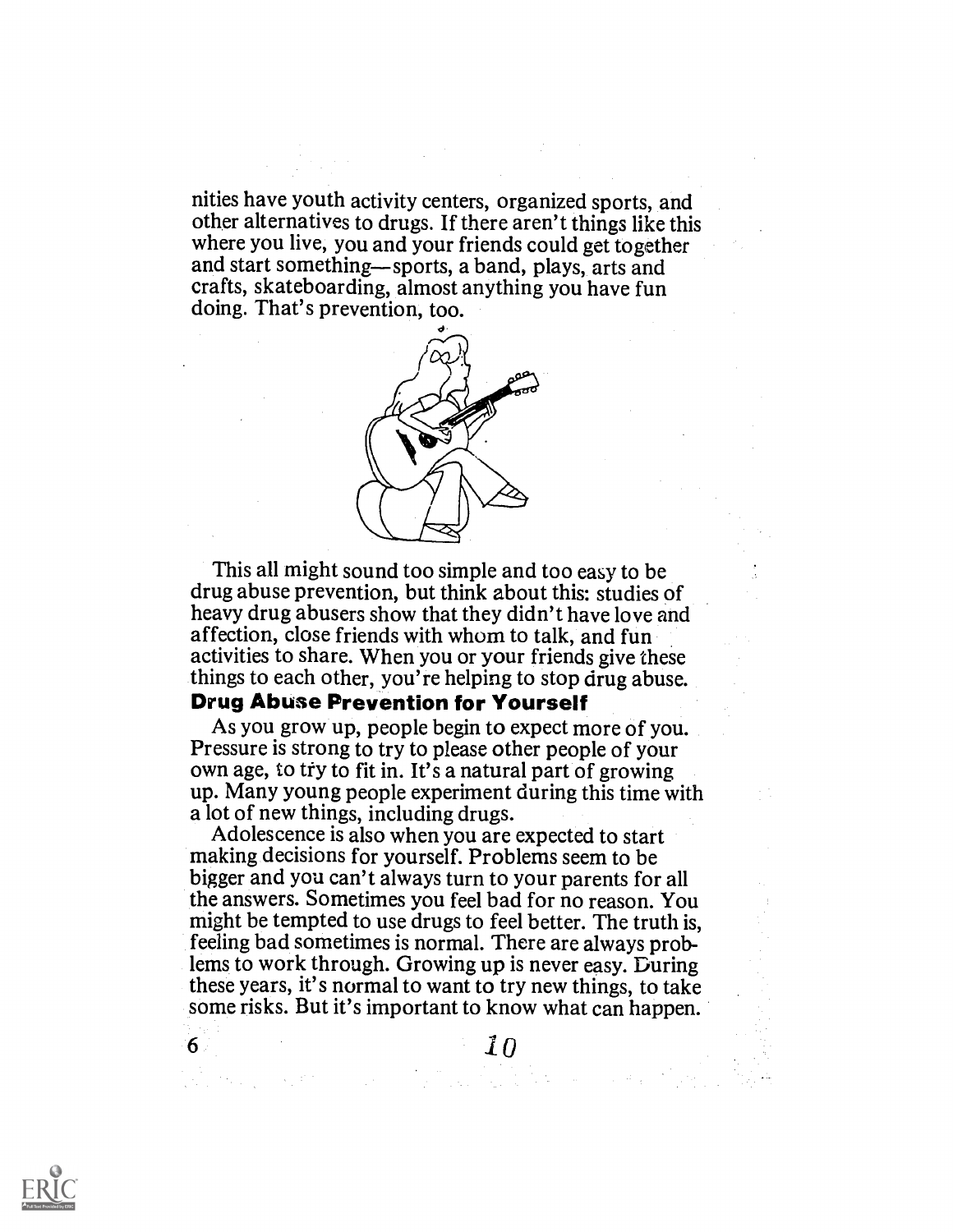You sometimes have to deal with rules you don't like, work that's too hard, friends who aren't always thoughtful. You have to balance what you want with what your friends want and what your parents want. You have to accept changes in the way you look and feel. You face frustration every day. It's tough, but that's the way life is for most of us. It's part of growing. It's part of life itself.

Everyone handles these problems in different ways. Sometimes people can talk their problems over with parents, or a counselor, or a teacher. Others look to friends to listen and help. Some people just like to sit alone and think or listen to music and sort out what's on their minds. Some get involved in a really active game to work off their problems. The way depends on the person. Find out what works best for you. So when problems do occur, as they always will, they won't knock you over. If you break up with someone, you don't give up on dating. When your grades drop, you figure out how to bring them up. If you aren't invited to a party, you find something else to do. You don't give up on yourself.



And you don't need to feel alone. Your friends probably feel just as lonely as you do sometimes. The chances are that if you make an effort to break through, you could help each other. That's what preventing drug abuse is all about.

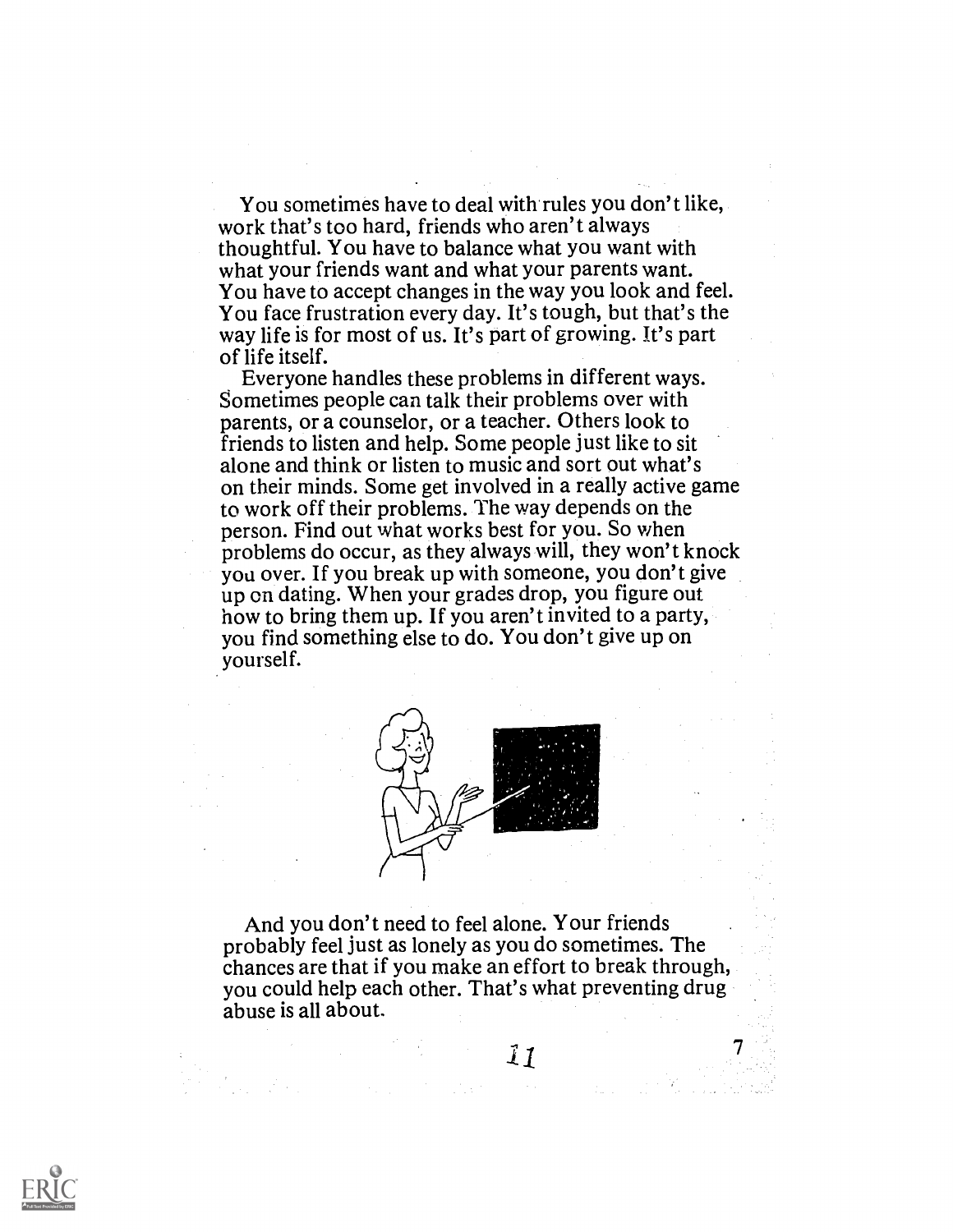#### SOME INFORMATION ABOUT DRUGS AND THEIR EFFECTS

One important thing to understand about drugs is how they can affect your life and the lives of people close to you. It helps to know something about drugs and what they can do to you. In the next few pages, you will find answers to some often asked questions, along with the latest information about most of the drugs you or your friends are likely to run into.



#### What Is a Drug?

A drug is "any chemical substance that brings about physical, emotional, or mental changes in people." Alcohol, tobacco, and even caffeine (in coffee, tea, cocoa, and cola drinks) are drugs. Other less widely used drugs include THC (in marijuana and hashish), amphetamines, barbiturates, tranquilizers, narcotics, cocaine, phencyclidine (PCP), volatile chemicals (glue and other inhalants), and LSD.

#### What Is Drug Abuse?

8

Drug abuse is the use of a drug, legal or illegal, which causes physical, mental, emotional, or social harm to a person or to people close to him or her.

There are different kinds of drug users:

- $\Box$  Experimental Users may try out drugs once or twice because they're curious about their effects.
- 

 $\Box$  Recreational Users use drugs to "get high" with



 $\label{eq:3.1} \left\langle \left( \alpha \right) \right\rangle \left\langle \frac{d}{dt} \right\rangle = \left\langle \left( \alpha \right) \right\rangle \left\langle \left( \alpha \right) \right\rangle \left\langle \left( \alpha \right) \right\rangle \left\langle \left( \alpha \right) \right\rangle \left\langle \left( \alpha \right) \right\rangle \left\langle \left( \alpha \right) \right\rangle \left\langle \left( \alpha \right) \right\rangle \left\langle \left( \alpha \right) \right\rangle \left\langle \left( \alpha \right) \right\rangle \left\langle \left( \alpha \right) \right\rangle \left\langle \left( \alpha \right) \right\rangle \left\$ 

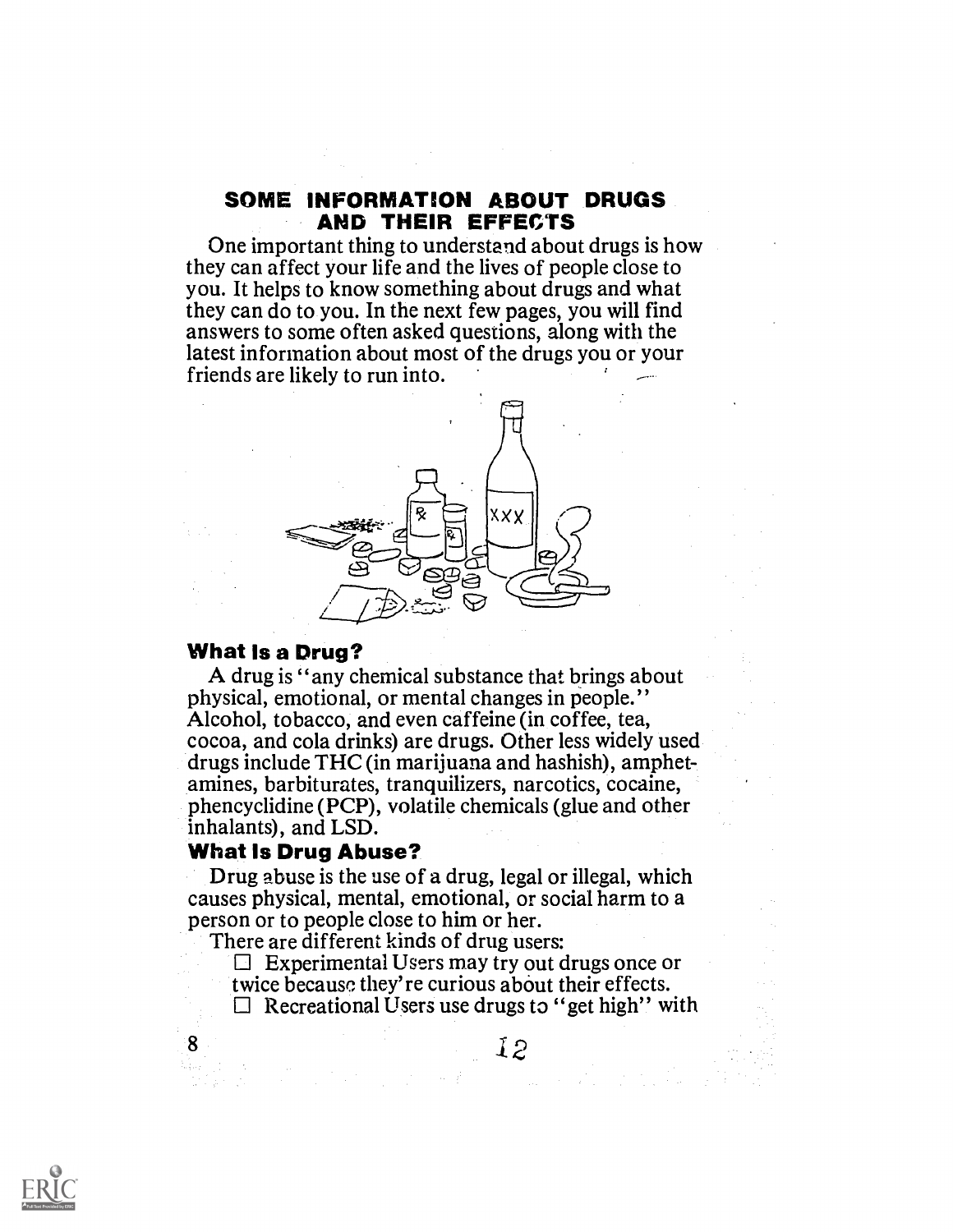friends or, at parties, to be sociable or to get into the mood of things.

 $\Box$  Regular Users use drugs all the time but continue to attempt normal activity (work, school, housework, etc.).

 $\Box$  Dependent Users can't relate to anything other than drugs. They experience extreme mental or physical'pain when they need drugs and will do anything to get them.

#### Are All Drugs Harmful?

All drugs can be harmful. The effect of any drug depends on a lot of things: how much or how often it is taken; the way it is taken (smoking, taking pills, etc.); if other drugs are used at the same time; the user's personality; and the setting (the place and the other people).

#### Do People Often Take More Than One Drug?

Yes. Multiple drug use is very common and very dangerous. People who use one kind of drug are more likely to use other kinds of drugs, too, either by taking various drugs one after another or at the same time. A good example is the use of alcohol and sleeping pills together, which can stop normal breathing and lead to death.

#### How Can You Tell If Your Friends Are Using Drugs?

You might try asking. Drug use is often hard to see, especially in the early stages. When people like drugs or feel they need drugs so much that they can't do without them, they are dependent. Only a few kinds of drugs, like the narcotics, can cause physical dependence or addiction. But almost any drug, when it is used or misused, can make you think you need the drug all the time.

Let's take a quick look at three very common drugs. They are the first drugs most of us encounter and can get dependent on.

9.

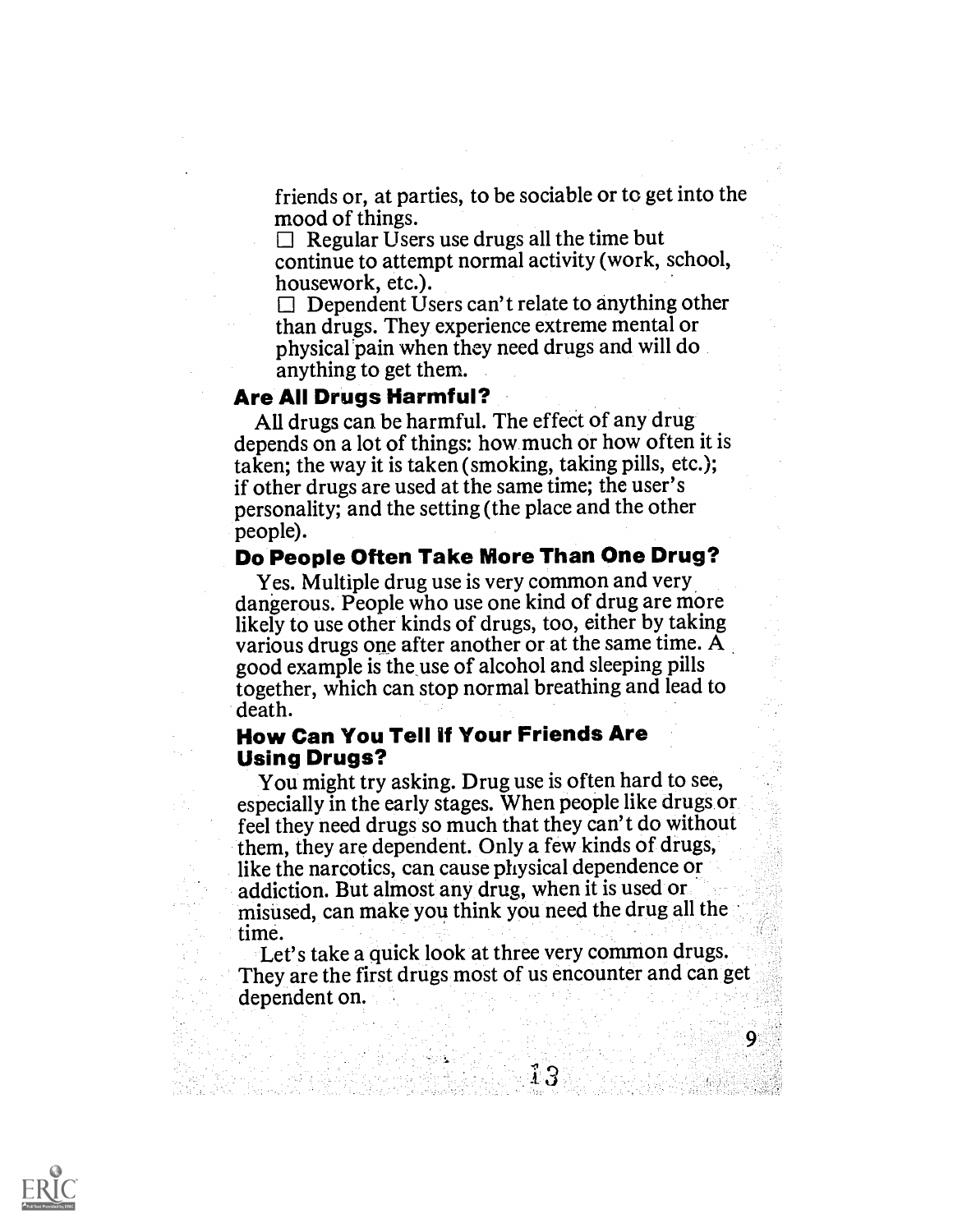# SOCIAL DRUGS

# TOBACCO

Smoking is our country's biggest and most dangerous addiction. One-third of the population is dependent on nicotine and smoking can lead to problems like lung diseases and cancer.

Nicotine (the active ingredient in tobacco) affects the heart and nervous system. When tobacco smoke is taken into the lungs, the heart beats faster and blood pressure rises.

#### ALCOHOL

Ethyl alcohol is the active ingredient in wine, beer, and liquor. In small doses, it has a calming effect.

A drink once in a while does not harm a healthy person. However, even a few drinks deprive some tissues and cells of needed oxygen. Alcohol can affect the liver, brain, and heart. Its continued use can also result in brain damage and poor memory, judgment, and learning. Alcoholism is a major problem among both young . people and adults.

**MARIJUANA AND HASHISH**<br>Marijuana and hashish come from a plant named Cannabis sativa. Marijuana cigarettes or "joints" are made from the dried leaves of the plant, and hashish comes from the dark brown or black resin on the tops of the plant. While Cannabis has over 400 chemicals, it is delta-9-tetrahydrocannabinol, or THC, that determines how strong the marijuana and hashish are. The more THC, the greater the "high."

# IS MARIJUANA SAFE?

No. Evidence has been gathering over the past 10 years that marijuana can cause serious physical and mental driving ability, and school performance. Scientific research shows that one marijuana joint a day decreases some lung functions as much as smoking 16 cigarettes a day. And marijuana smoke has more cancer-causing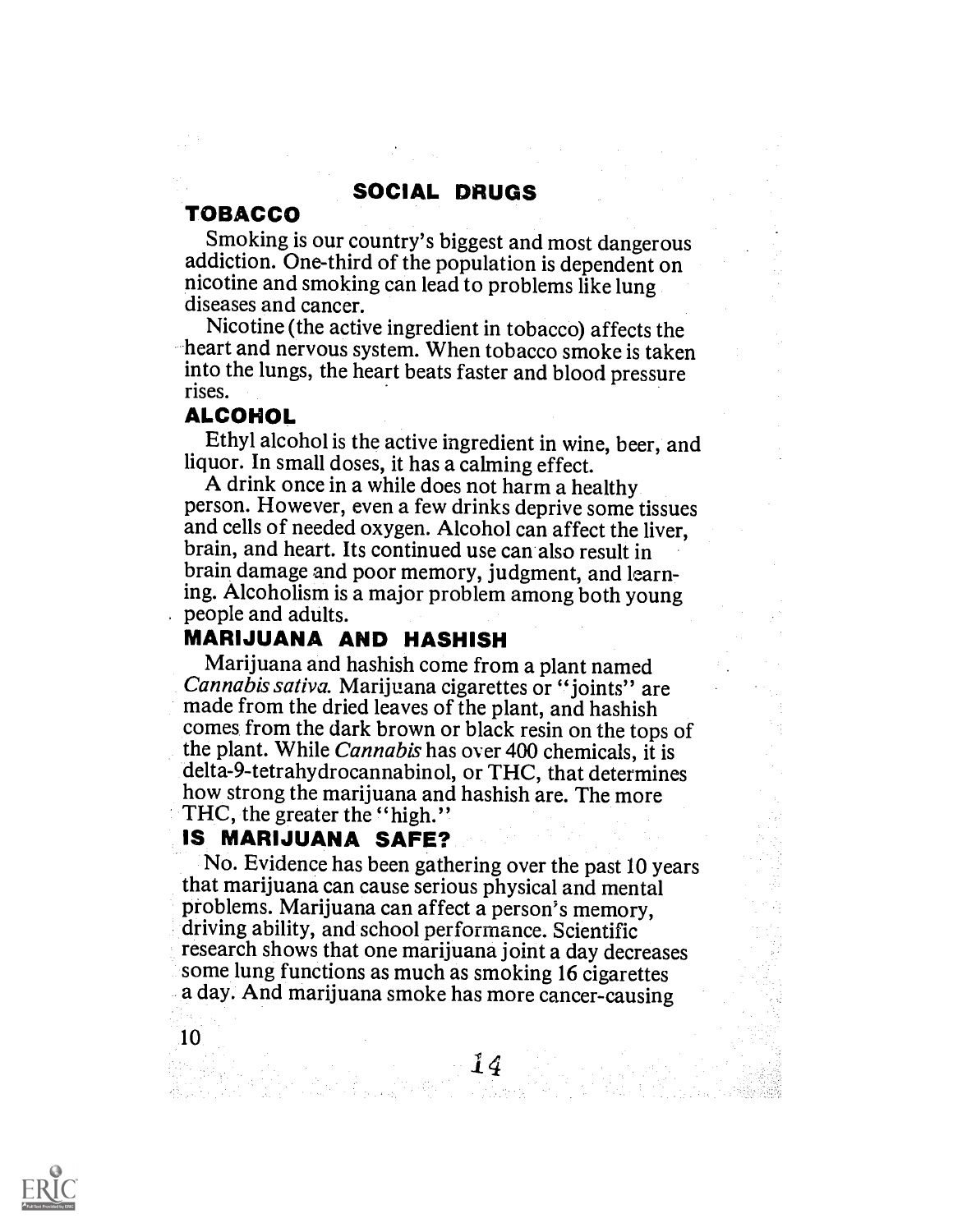substances than tobacco smoke. Many scientists think that if people smoke marijuana for a long time, they may develop lung problems like those of cigarette smokers. Doctors are especially worried about marijuana's effects on young people who smoke while their bodies and minds are still rapidly developing.

#### THE STIMULANTS

These are the "Uppers" that affect the nervous system. They make people more active, alert, and nervous. They relieve and disguise the effects of fatigue. The stronger stimulants sometimes produce a temporary high mood before they let you down. Regular use makes some people irritable and overactive. People who stop using stimulants often go through a "withdrawal" and may feel "down" or get headaches or other symptoms.

# CAFFEINE

Caffeine is found in coffee, tea, and cola drinks, often drunk to keep awake or stay alert. Many people will get symptoms of "withdrawal" when they stop using caffeine.

# AMPHETAMINES

Not only illegal drugs are abused. One of the biggest drug problems is the misuse of pills that doctors prescribe. Some of these pills, called amphetamines (diet pills and pep pills like Dexedrine and Benzedrine), get into the black market or are stolen from people who have medical reasons to take them.

Use of amphetamines can lead to the yo-yo effect of "speed"—high one hour and down the next. Amphetamines can make people dependent and can cause physical and mental damage when used over a long period of time.

#### COCAINE

Cocaine ("coke"), most often sold in the form of a white powder, comes from the coca bush grown in South America. Cocaine is usually sniffed or "snorted" through the nostrils, although smoking "cocaine base,"



, the first contribution of the  $15$  and a strictly with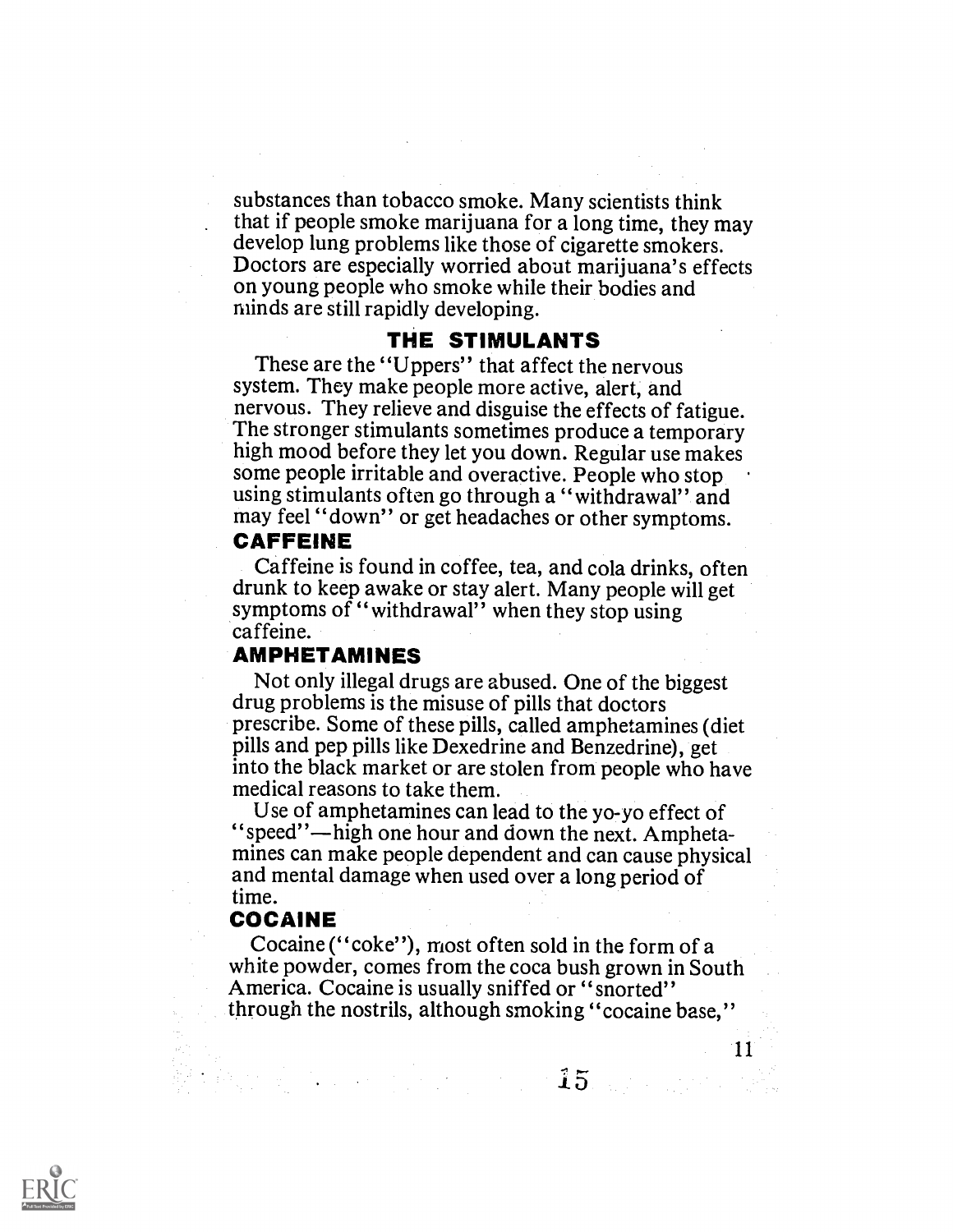a substance derived from cocaine, is becoming popular. The "high" from cocaine happens immediately after use and can last up to about 20 minutes. When snorted, cocaine can irritate the nostrils, throat, and sinuses. Long term snorting can cause sleeplessness, anxiety, and sometimes delusions. Smoking causes the cocaine to reach the brain faster than snorting, but does not allow the user as much control over how much is absorbed into the body. Smoking cocaine increases the chances for serious emotional reactions such as anxiety (extreme and unreasonable fears) and paranoia (unfounded suspicion). Although rare, cocaine can cause death.

#### THE DEPRESSANTS

These drugs are the "downers." They depress the central nervous system, make people calm or sleepy, and can be harmful when misused.

#### BARBITURATES

12

(Amytal, Butisol, Nembutal, and Seconal, for

example) The barbiturates are pills doctors prescribe for a few medical conditions. But they are one of our biggest drug abuse problems—twice as many people die from overdoses of barbiturates as from overdoses of heroin. Barbiturates (sometimes called "sleeping pills," "barbs," "downs," or "reds") cause mental confusion, dizziness, and loss of memory. People sometimes get so confused that they forget how many pills they've taken. Often this confusion results in overdose.

Barbiturates are very addictive. In fact, people dependent on barbs have to be very careful coming off them. Sudden withdrawal can cause a medical crisis fear, restlessness, convulsions, even death. If anyone you know wants to stop taking barbiturates after using them heavily, tell him or her to see a doctor first.

Barbiturates and alcohol make each other more powerful when taken together. Mixing even a few sleeping pills with alcohol can easily lead to an overdose

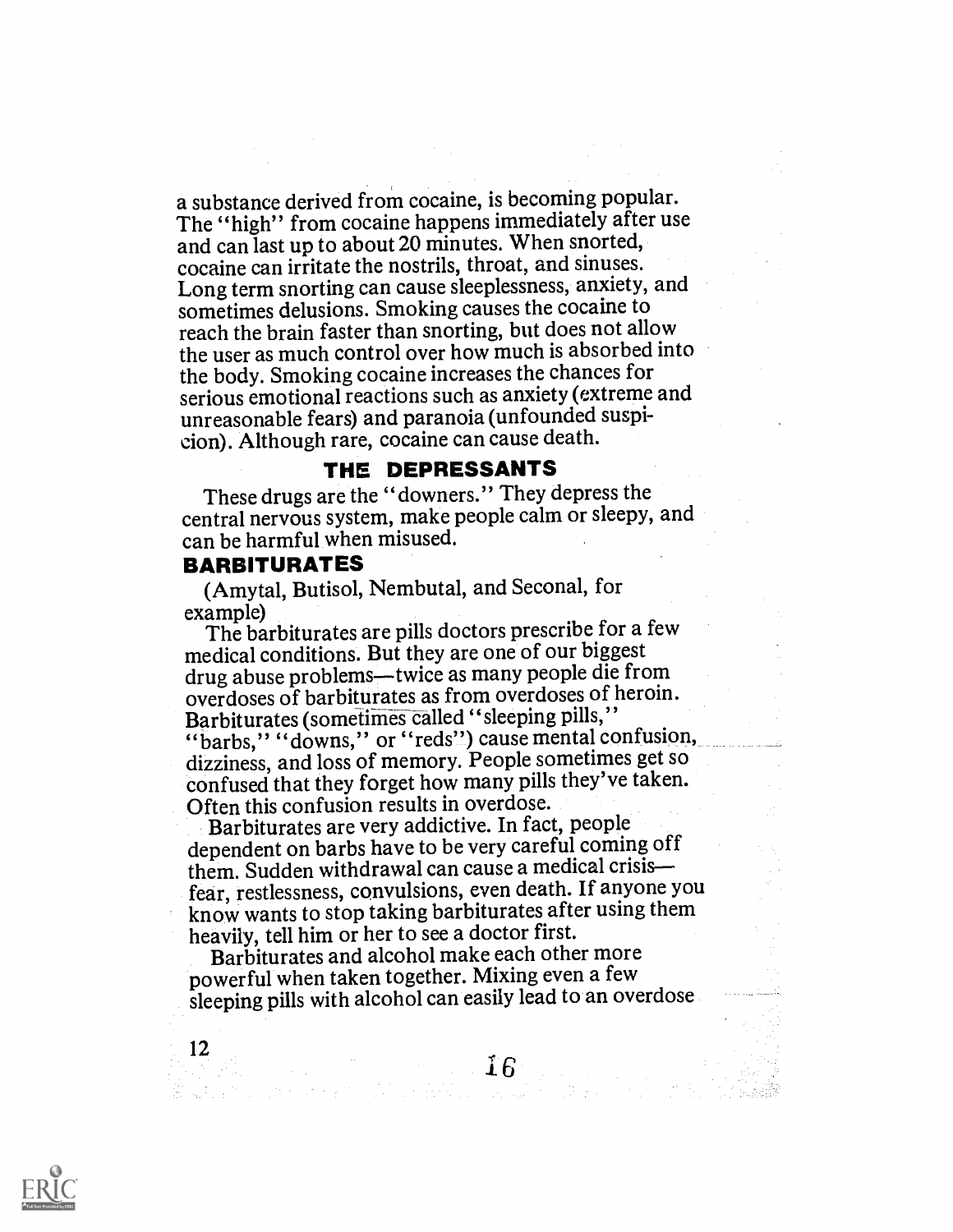and often causes accidental death. Never let your friends take any barbiturates, sedatives, or other downers if they've been drinking alcohol.

# OTHER SEDATIVES

People can buy other kinds of depressants at drug stores that can be taken to help them sleep or to relieve tension. Minor tranquilizers (like Valium and Librium) are the most prescribed drugs in the world—especially for adult women and older men who complain of anxiety or depression. They are not as dangerous as barbiturates, but all the general cautions about downers still hold. Tranquilizing drugs can create dependence. Young people show little caution when they take tranquilizers to get high; when they are taken with alcohol they can cause death.

# THE NARCOTICS

Narcotics act much like barbiturates; they are usually derived from opium and they are all very addictive. Mainly used as pain killers, the narcotics depress the central nervous system and can make people physically and mentally dependent. Codeine and Demerol are commonly prescribed narcotics. Opiates, a more power- ful class of narcotics derived directly from the opium poppy, include opium, morphine, and heroin. Heroin, usually injected, creates a temporary high and is always addictive if used daily. Although its effects may be no worse than those of the barbiturates, the great need for heroin often leads to crime in order to get enough money to buy this expensive, illegal drug.

#### THE MIND-CHANGERS

13

There is a class of illegal drugs called hallucinogens. LSD

Probably the best known mind-changer is LSD (" acid"). It is one of the most powerful chemicals known; an amount almost too small to see with the naked eye is enough to cause disorientation for up to

 $\mathcal{L}^{\bullet}_{\mathbf{z}}$  expression of  $\mathcal{L}^{\bullet}_{\mathbf{z}}$  , and  $\mathcal{L}^{\bullet}_{\mathbf{z}}$  is the set of  $\mathcal{L}^{\bullet}_{\mathbf{z}}$ 

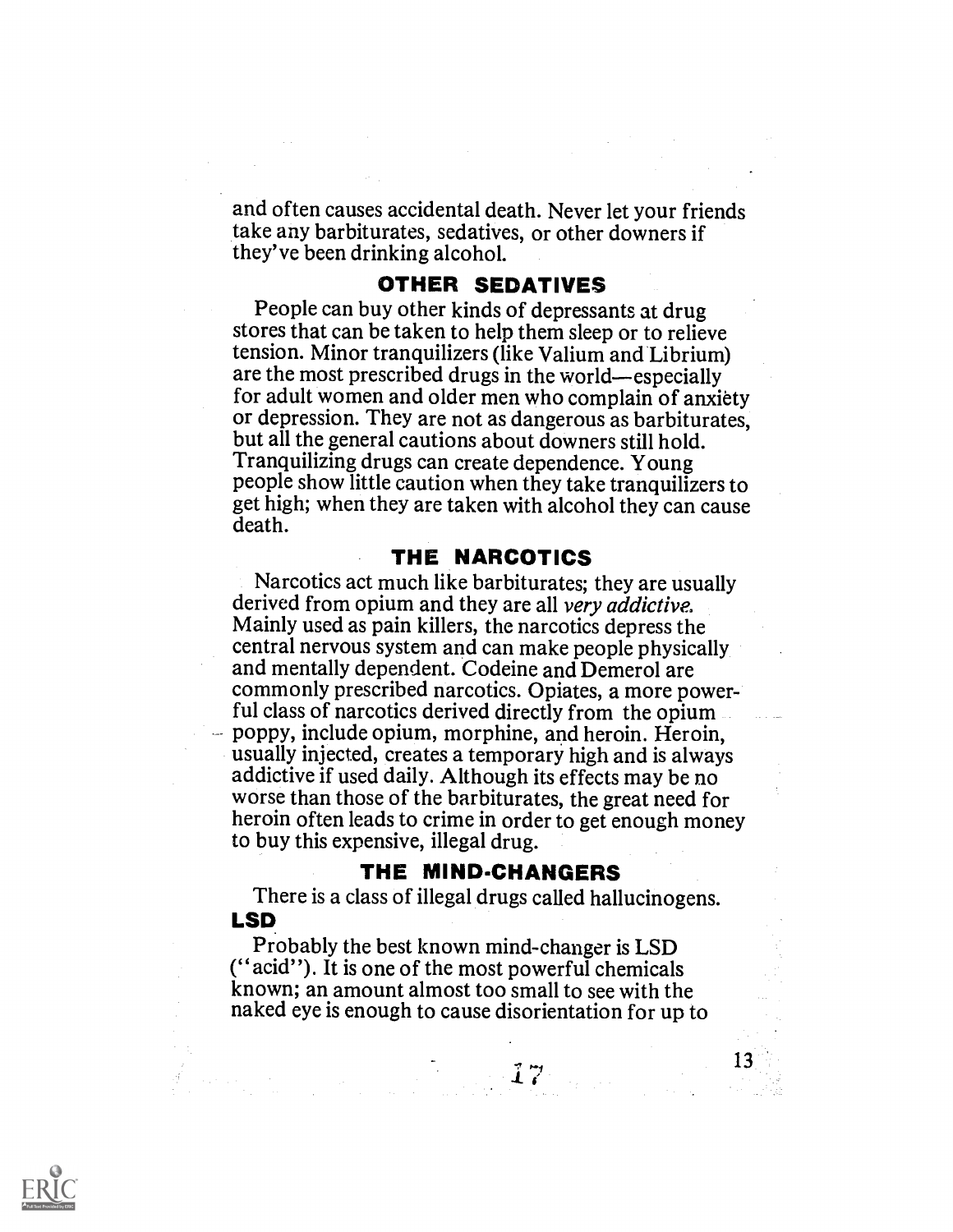12 hours. Continued use of LSD can result in serious personality breakdown, although LSD does not create the feeling of dependence.

## PCP

One serious drug of abuse, phencyclidine, is a tranquilizer for animals. Called PCP ("hog" or "angel dust"), its effects can include a feeling of numbness in arms and legs, and hallucinations. Sprinkled on tobacco or marijuana cigarettes or taken in capsules, PCP can often lead to feelings that everyone is against you. Its use has been linked with serious violence.

#### OTHER HALLUCINOGENS

Mescaline is found in the peyote cactus. Psilocybin is the drug in the so-called "magic mushroom" found in Mexico. Both of these drugs cause hallucinations fantasies in the mind.

The black market laboratories continue to produce new kinds of synthetic hallucinogens. "STP" is one such drug, which has been found to be very dangerous. "MDA" is another; this one seems to also act like a stimulant.

# GLUE AND OTHER INHALANTS

Some people sniff glue and inhale other chemicals—<br>deodorant or hair spray—to get high. These are poisonous and very dangerous. Much of the high comes from cutting off oxygen to the brain or affecting the lungs. Overdoses of these chemicals lead to kidney and brain damage and may cause suffocation and death.

# WHAT TO DO IF SOMEONE YOU KNOW HAS A DRUG PROBLEM

Up until now, we've talked only about stopping drug abuse before it starts. That's the best way. But sometimes, someone you know and care about does get involved with drugs. When that happens, remember that panic or anger won't help either of you. Your friend



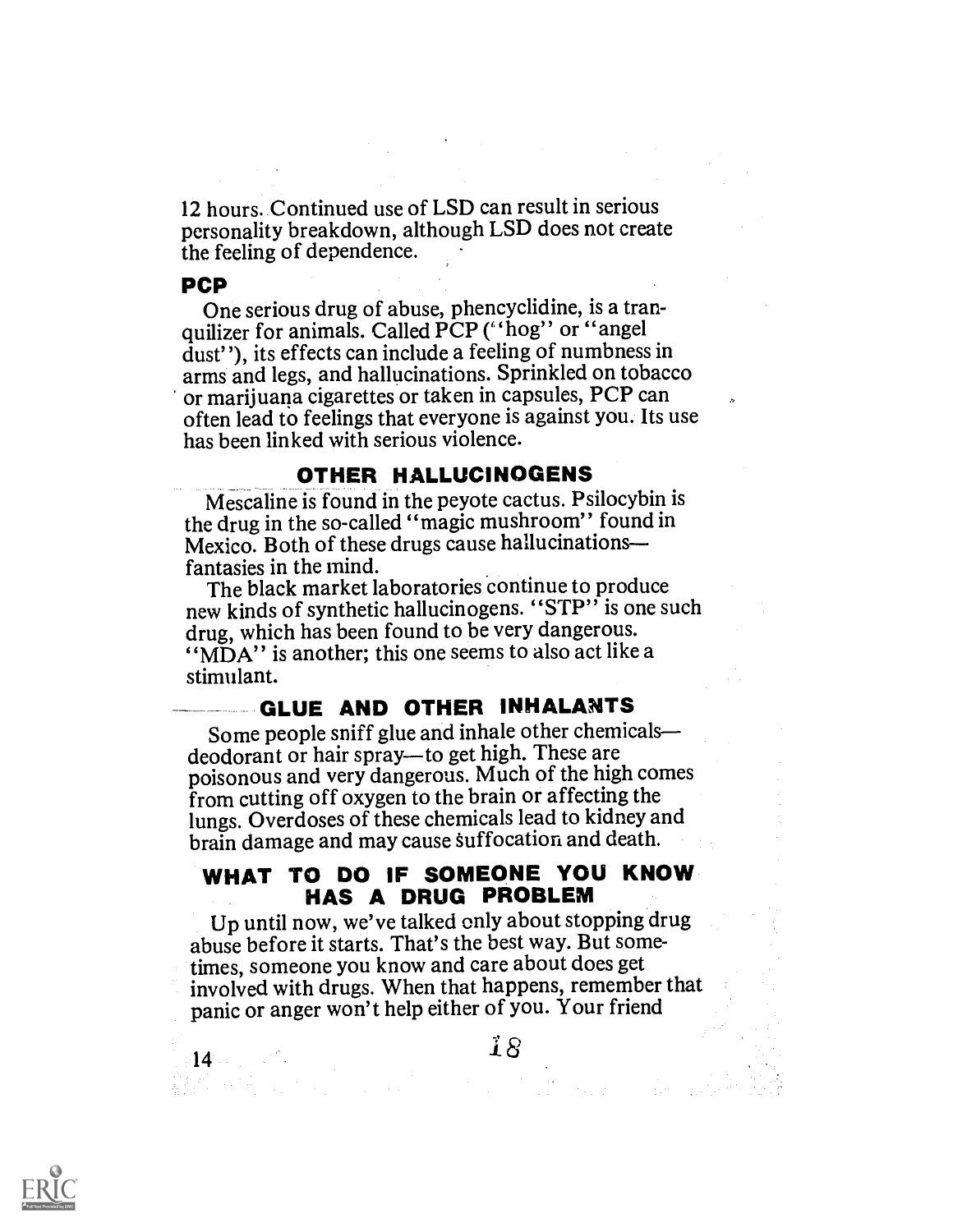needs your support and understanding help more than ever before.

Solving an already existing drug problem is called intervention. In many ways intervention is like prevention. You need to understand what your friend is going through. The information on drugs in this pamphlet can give you some ideas. Beyond that, it is important to remember the reasons why people use drugs: to change the way they feel and to get away from problems. Drug abuse is often a symptom of another problem. Your<br>friend may be hurt, angry, or upset. He or she may have be gun to use drugs b.:cause of peer pressure. The first step, then, is to try to find out what the problem is. Talk to your friend. Be open and calm. If problems were talked about before, they  $\cdot$  0.01 can be. Listen to each other. Don't cut each other off.

If your friend has a bad drug problem the two of you can't handle or is in a crisis (like a medical emergency), nearly every town has hot lines, counselors, and organizations that can help. They can give you the help you need without getting you or your friend in trouble. Many schools now have drug counseling services. If your school doesn't, maybe you can urge the administration



 $351 - 464$  O -  $81 - 2$ 

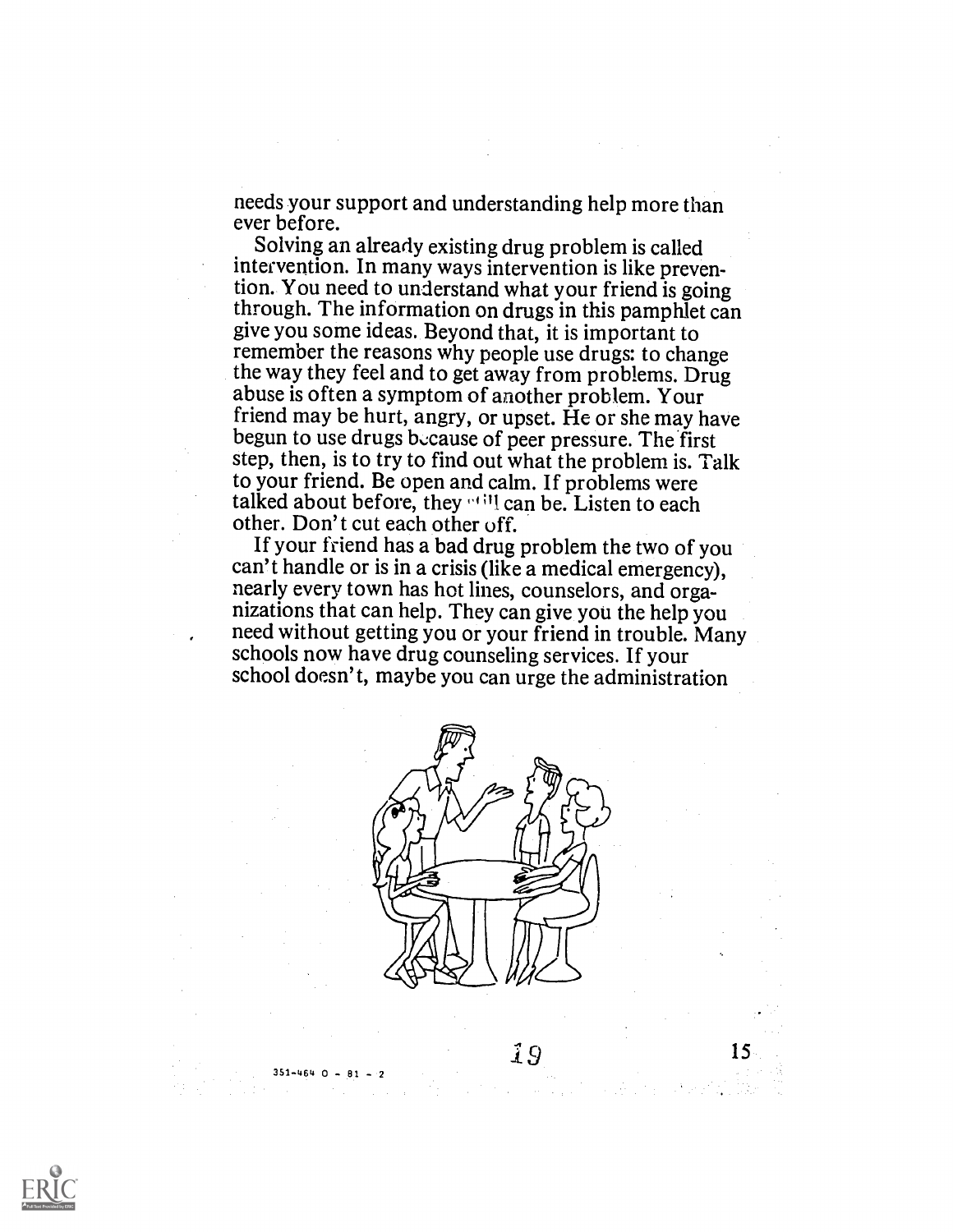to start such a program. Also, don't forget about your parents. Drug problems are something most young people would rather not discuss with their parents. But drug problems are like a lot of other problems parents help their children get through while they're growing up. Most can help with a drug problem.

The final thing to know is that helping a friend with a drug problem works best when it's done early. Continued drug abuse not only is more likely to hurt you or your friend, but soon the drugs become a bigger problem than the one you started with. If you think a friend has a drug problem, act quickly but calmly. You can make the difference.

#### Other Resources

When you or your family need assistance with a drug problem or want to find out more about prevention, you need to contact someone in your local area. There are several places to go first. They can refer you to someone in your community who can help.

 $\Box$  Single State Agencies for Drug A buse Prevention (SSAs). Each State has a single agency for the various drug abuse prevention, treatment, and rehabilitation programs within the State. These SSAs are a good place to contact if you want to find out about programs and services close to your home. They are listed in the back

of this pamphlet.<br> $\Box$  The National Clearinghouse for Drug Abuse Information, operated by the National Institute on Drug Abuse, provides the latest information on drugs, prevention, and treatment free to anyone requesting it.

#### Contact:

National Clearinghouse for Drug Abuse Information

P.O. Box 1701

Washington, DC 20013

 $\Box$  The Prevention Branch of the National Institute on Drug A buse is the focus for all prevention programs and activities within NIDA. Their address is:

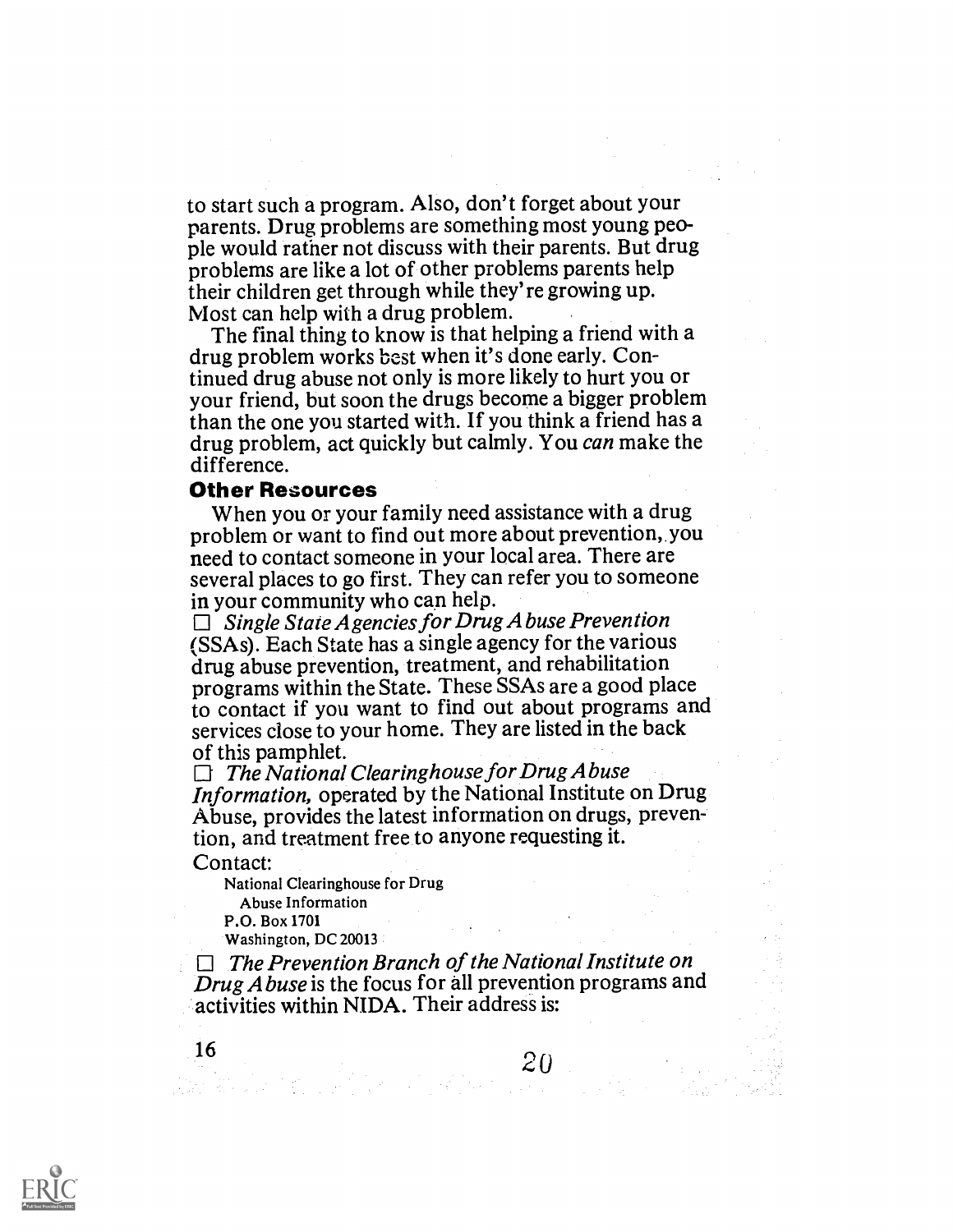Prevention Branch Division of Resource Development National Institute on Drug Abuse Room 10A-30 5600 Fishers Lane Rockville, Maryland 20857.

 $\Box$  The PYRAMID Project is a prevention resource network developed by the National Institute on Drug Abuse. PYRAMID provides assistance, instruction, and support for the development of drug abuse prevention efforts throughout the country. For more information about the PYRAMID Project and for referral to programs in your area contact:

The PYRAMID Project

Pacific Institute for Research & Evaluation 3746 Mt. Diablo Blvd. Suite 200

Lafayette, California 94549 Toll Free (800) 227-0438.

 $\Box$  If you would like information to help you in your own decisions about drugs you may be interested in a new booklet available from the Clearinghouse, called This Side Up. This combines factual drug information with features and activities that deal with alternatives to drug abuse and skills related to risk taking and decision making.

There are other pamphlets in this series, each directed to different kinds of people who can practice prevention. They are available free from the National Clearinghouse for Drug Information. The titles are:

 $\Box$  Drug Abuse Prevention for Your Family

 $\Box$  Drug Abuse Prevention (for a general audience; also in Spanish)

There is also a comprehensive resource book, It Starts with People, available free from the Clearinghouse. It describes in detail how to start a drug abuse prevention program in your own school or community.

 $21 \qquad \qquad 17$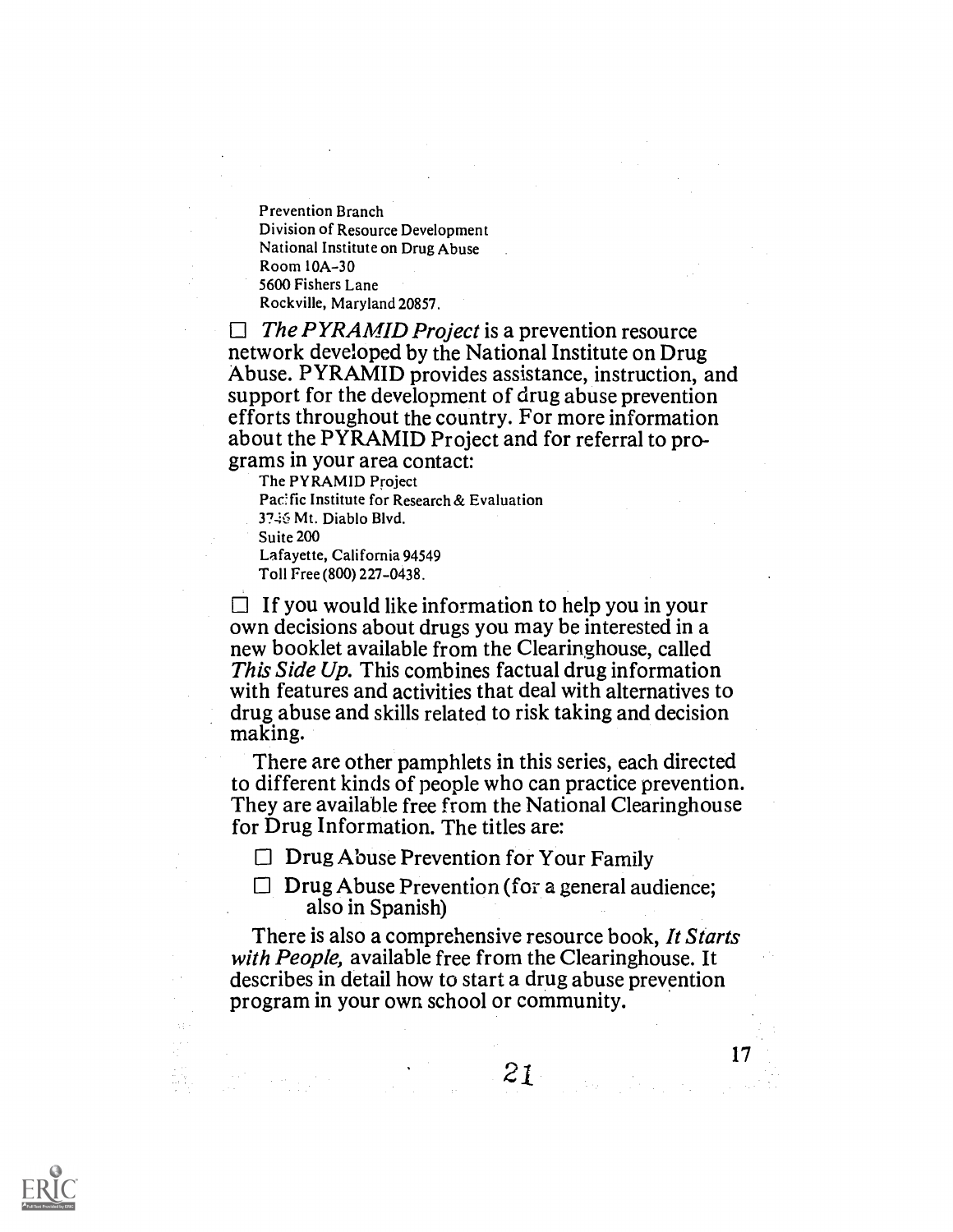# Conclusion

Drug abuse is a problem which can be prevented. Prevention is not easy, but it is a simple idea. You're probably already doing prevention. We hope this pamphlet has given you an idea of what you can do. Really, prevention is your job. You can stop drug abuse before it starts. Be a friend.

 $2<sup>2</sup>$ 



18

t a ju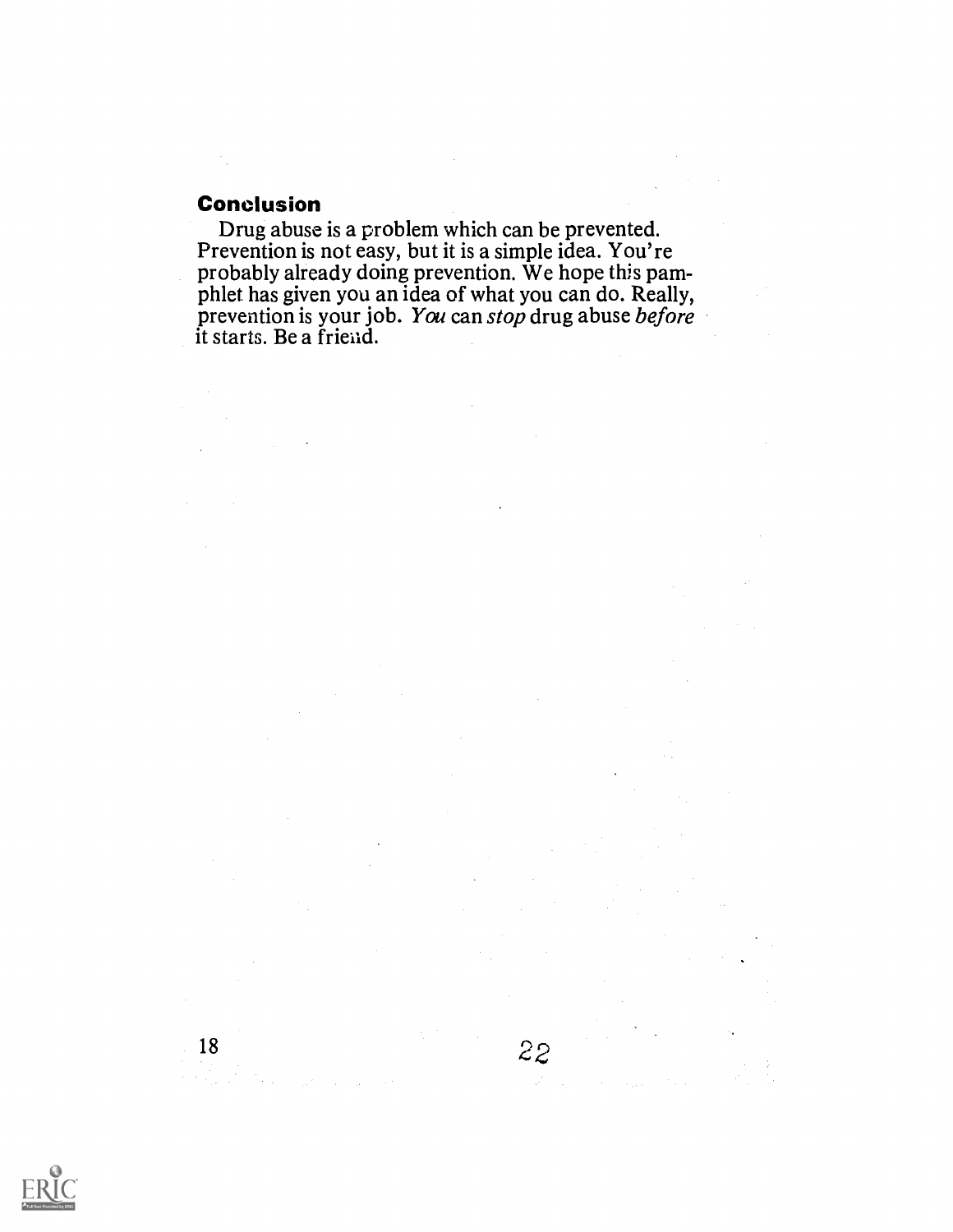# INFORMATION RESOURCES Alcohol, Mental Health, and Drug Abuse Information

National Clearinghouse for Drug Abuse Information National Institute on Drug Abuse P.O. Box 1701 Washington, DC 20013

National Clearinghouse for Alcohol Information National Institute for Alcohol Abuse and Alcoholism P.O. Box 2345 Rockville, MD 20850

Technical Information Center Office on Smoking and Health 5600 Fishers Lane, Room 1-16 Rockville, MD 20857

National Clearinghouse for Mental Health Information National Institute of Mental Health U.S. Department of Health, Education& Welfare 5600 Fishers Lane, Room 11 A-33 Rockville, MD 20857

#### BIBLIOGRAPHY National Institute on Drug Abuse Publications

\*Deciding About Drugs-A Woman's Choice. Washington, DC: Superintendent of Documents, U.S. Government Printing Office, 1979.

For Kids Only: What You Should Know A bout Marijuana. Washington, DC: Superintendent of Documents, U.S. Government Printing Office, in press.

\*Let's Talk About Drug Abuse. Washington, DC: Superintendent of Documents, U.S. Government Printing Office, in press.

\*Inhalants, Report Series 30, No. 2. Rockville, Maryland: the Institute, 1978.

. Phencyclidine-PCP. Report Series 14, No. 2. Rockville, Maryland: the Institute, 1978.

\*Inhalants, (flyer). Rockville, Maryland: the Institute, 1979.

' PCP (flyer). Rockville, Maryland: the Institute, 1977.

\* This Side Up. Washington, DC: Superintendent of Documents. U.S. Government Printing Office, revised edition in press.

#### Other Publications

National Institute on Alcohol Abuse and Alcoholism. Thinking About Drinking. Washington, DC: Superintendent of Documents, U.S. Government Printing Office, 1975.

19

Single copies available free of charge from:

National Clearinghouse for Drug Abuse Information P.O. Box 1701 Washington, DC 20013

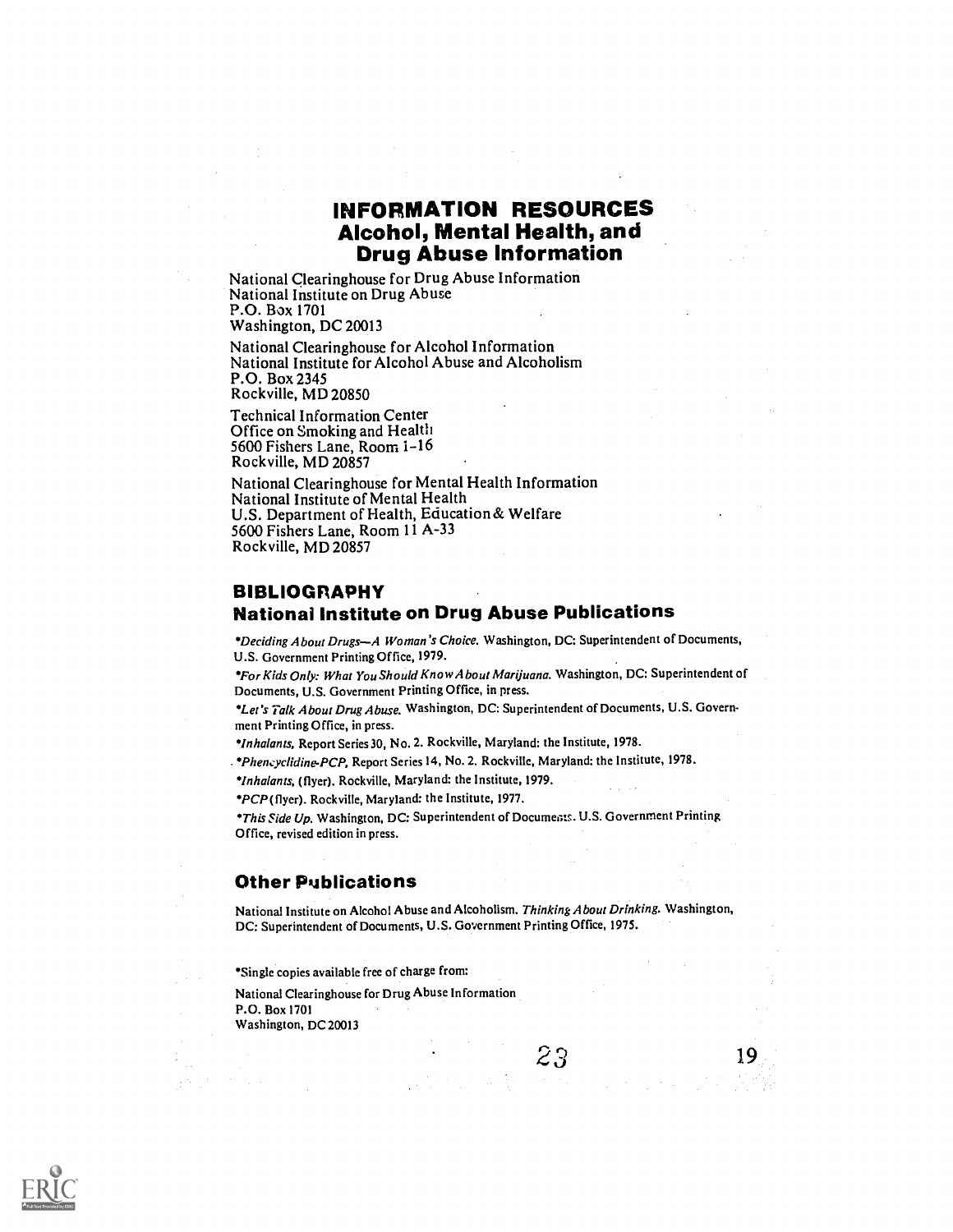SINGLE STATE AGENCIES<br>ALABAMA

ALABAMA Drug Abuse Program Section Division of Alcoholism and Drug Abuse Department of Mental Health 135 S. Union<br>Montgomery, Alabama 36130 Montgomery, Alabama 36130<br>**ALASKA**<br>Office of Drug Abuse<br>Dept. of Health & Social Services Pouch H–05F<br>Juneau, Alaska 9981 l<br>**ARIZONA** Drug Abuse Programs Division of Behavioral Health Services Department of Health Services<br>2500 East Van Buren 2500 East Van Buren Phoenix, Arizona 85008 ARKANSAS Office of Drug and Alcohol Abuse Prevention Dept. of Social & Rehab. Services 1515 Building 1515 West 7th<br>Little Rock, Arkansas 72203<br>**CALIFORNIA** California Department of Alcohol and Drug Abuse 1 1 1 Capital Mall Sacramento, California 95814 COLORADO Alcohol & Drug Abuse Division Department of Health 5210 East 11th Avenue ස්සාver, Colorado 80220<br>**CONNECTICUT**<br>Connecticut Alcohol and Drug Council<br>Department of Mental Health 90 Washington Street Hartford, Connecticut 06115 **DELAWAR**窟<br>Bureau of Substance Abuse 1901 N. Dupont Highway New Castle, Delaware 19720 FLORIDA Bureau of Drug Abuse Prevention Division of Mental Health Dept. of Health & Rehab. Services 1317 Winewood Blvd. Tallahassee, Florida 32301 **GEORGIA**<br>Alcohol and Drug Abuse Section Div. of Mental Health & Retardation Department of Human Resources 618 Ponce De Leon Avenue, N.E. Atlanta, Georgia 30308 HAWAII Alcohol and Drug Abuse Branch Department of Health 1270 Queen Emma Street, Room 404 Honolulu, Hawaii 96813<br>**IDAHO** IDAHO Bureau of Substance Abuse Division of Community Rehabilitation Department of Health and Welfare 700 West State Street

Boise, Idaho 83720

20

ILLINOIS Dangerous Drugs Commission 300 North State Street, 15th Floor Chicago, Illinois 60610 INDIANA Division of Addiction Services Department of Mental Health 5 Indiana Square Indianapolis, Indiana 46204<br>**IOV**A **10%A**<br>10wa Drug Abuse Authority 505 5th Avenue Des Moines, Iowa 50319 KANSAS Drug Abuse Unit Dept. of Social and Rehab. Services Biddle Bldg. 2700 W. 6th Street Topeka, Kansas 66608<br>KENTUCKY Alcohol and Drug Abuse Branch Division for Prevention Services Bureau of Health Services Department of Human Resources 275 East Main Street Frankfort, Kentucky 40601<br>LOUISIANA Bureau of Substance Abuse Division of Hospitals Louisiana Health and Human Resource Administration 200 Lafayette Street Baton Rouge, Louisiana 70804 MAINE Office of Alcoholism and Drug Abuse Prevention Bureau of Rehabilitation 32 Winthrop Str<del>ee</del>t<br>Augusta, Maine04330<br>**MARYLAND** Drug Abuse Administration Dept. of Health & Mental Hygiene Herbert O'Conor Office Building 201 W. Preston Street<br>Baltimore, Maryland 21201 **MASSACHUSETTS** Division of Drug Rehabilitation Department of Mental Health 160 N. Washington Street Boston, Massachusetts 02114 Office of Substance Abuse Services 3500 North Logan Street P.O. Box 30035<br>Lansing, Michigan 48909 Lansing, Michigan 48909<br>**MINNESOTA**<br>Drug and Alcohol Authority<br>Chemical Dependency Division Dept. of Public Welfare 658 North Cedar Street St. Paul, Minnesota 55155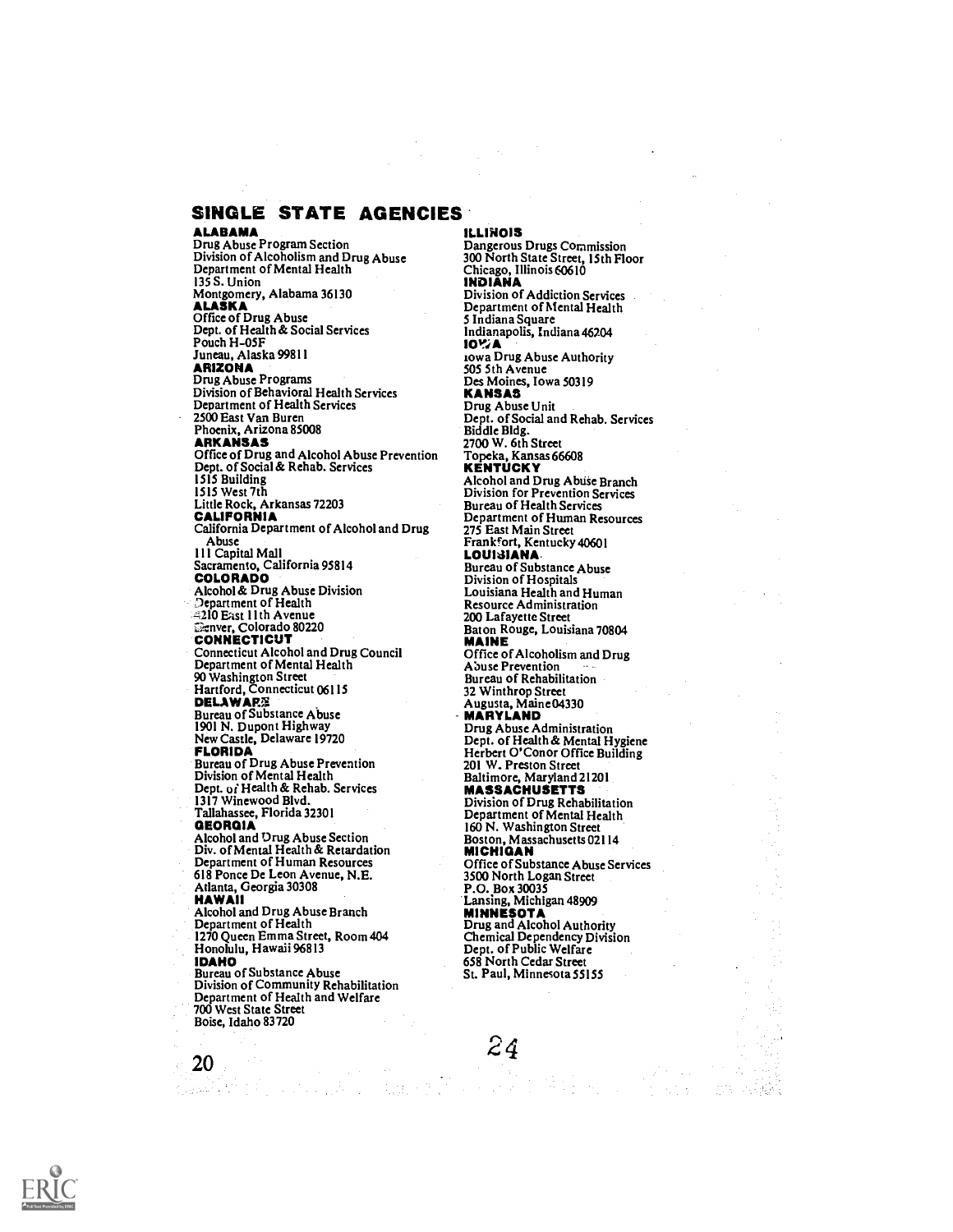MISSISSIPPI Division of Drug Misuse Department of Mental Health 619 Lee State Office Building Jackson, Mississippi 39201<br>MISSOURI MISSOURI Divisicn of Alcoholism & Drug Abuse Department of Mental Health 2002 Missouri Blvd. Jefferscn City, Missouri 65101<br>MONTANA Addictive, Diseases Division Department of Institutions 1539 11th Avenue Helena, Montana 59601 NEBRASKA Nebraska Commission on Drugs P.O. Box 94726 State Capitol Building Lincoln, Nebraska 68509<br>**NEVADA** Bureau of Alcohol& Drug Abuse Rehabilitation Division Department of Human Resources<br>505 East King Street 505 East King Street<br>Carson City, Nevada 89710<br>**NEW HAMPSHIRE** Office of Drug Abuse Prevention 3 Capital Street, Room 405 Concord, New Hampshire 03301 NEW JERSEY Division of Narcotic and Drug Abuse Control Department of Health 129 East Hanover Street<br>
Trenton, New Jersey 08625<br> **NEW MEXICO**<br>
Drug Abuse Agency<br>
Department of Hospitals & Institutions<br>
Department of Hospitals & Institutions P.O. Box 968<br>Santa Fe, New Mexico 87503<br>**NEW YORK**<br>Office of Drug Abuse Services<br>Executive Park South Albany, New York 12203 NORTH CAROLINA North Carolina Drug Commission 325 N. Salisbury Street<br>Raleigh, North Carolina 27611<br>**NORTH DAKOTA** Division of Alcoholism and Drug Abuse State Office Building Department of Health 909 Basin Avenue Bismarck, North Dakota 58505 OHIO Ohio Bureau of Drug Abuse Division of Mental Health Department of Mental Health and Mental Retardation<br>65 S. Front Street, Room 211<br>Columbus, Ohio 43215<br>**OKLAHOMA** Division of Drug Abuse Services Department of Mental Health P.O. Box 53277, Capitol Station Oklahoma City, Oklahoma 73105

OREGON Programs for Alcohol and Drug Problems Mental Health Division Department of Human Resources 2575 Bittern Street, N.E. Salem, Oregon 97310 PENNSYLVANIA Governor's Council on Drug and Alcohol Abuse Riverside Office Center Building No. 1, Suite N 2101 North Front Street<br>Harrisburg, Pennsylvania 17110<br>RHODE ISLAND Rhode Island Drug Abuse Program Department of Mental Health and Retardation and Hospitals 303 General Hospital Rhode Island Medical Center Cranston, Rhode Island 02920<br>**SOUTH CAROLINA**<br>South Carolina Commission on Alcohol and Drug Abuse 3700 Forest Drive<br>P.O. Box 4616 P.O. Box 4616<br>Columbia, South Carolina 29240<br>**SOUTH DAKOTA**<br>Division of Drugs and Substance Control Department of Health Joe Foss Building Pierre, South Dakota 57501 TENNESSEE Alcohol and Drug Abuse Section Department of Mental Health 501 Union Street, 4th Floor Nashville, Tennessee 37219<br>TEXAS TEXAS Drug Abuse Division Department of Community Affairs Box 13166, Capitol Station Austin, Texas 78711 UTAH Division of Alcoholism and Drugs 150 N. Temple Salt Lake City, Utah 84110 VERMONT Alcohol and Drug Abuse Division Department of Social & Rehab. Services Sucate Diensen<br>Montpelier, Vermont 05602<br>VIRGINIA VIRGINIA Department of Mental Health/ Mental Retardation Division of Substance Abuse Control Commonwealth of Virginia P.O. Box 1797<br>Richmond, Virginia 23214<br>**WASHINGTON** Office of Drug Abuse Prevention Community Services Division DSHS, OB-43E Olympia, Washington 98504

 $\mathcal{Z}5$ 

 $\label{eq:4} \mathcal{L}_{\mathcal{A}}(\mathcal{A}_{\mathcal{A}}(\mathcal{A}_{\mathcal{A}})) = \mathcal{L}_{\mathcal{A}}(\mathcal{A}_{\mathcal{A}}(\mathcal{A}_{\mathcal{A}})) = \mathcal{L}_{\mathcal{A}}(\mathcal{A}_{\mathcal{A}}(\mathcal{A}_{\mathcal{A}}))$